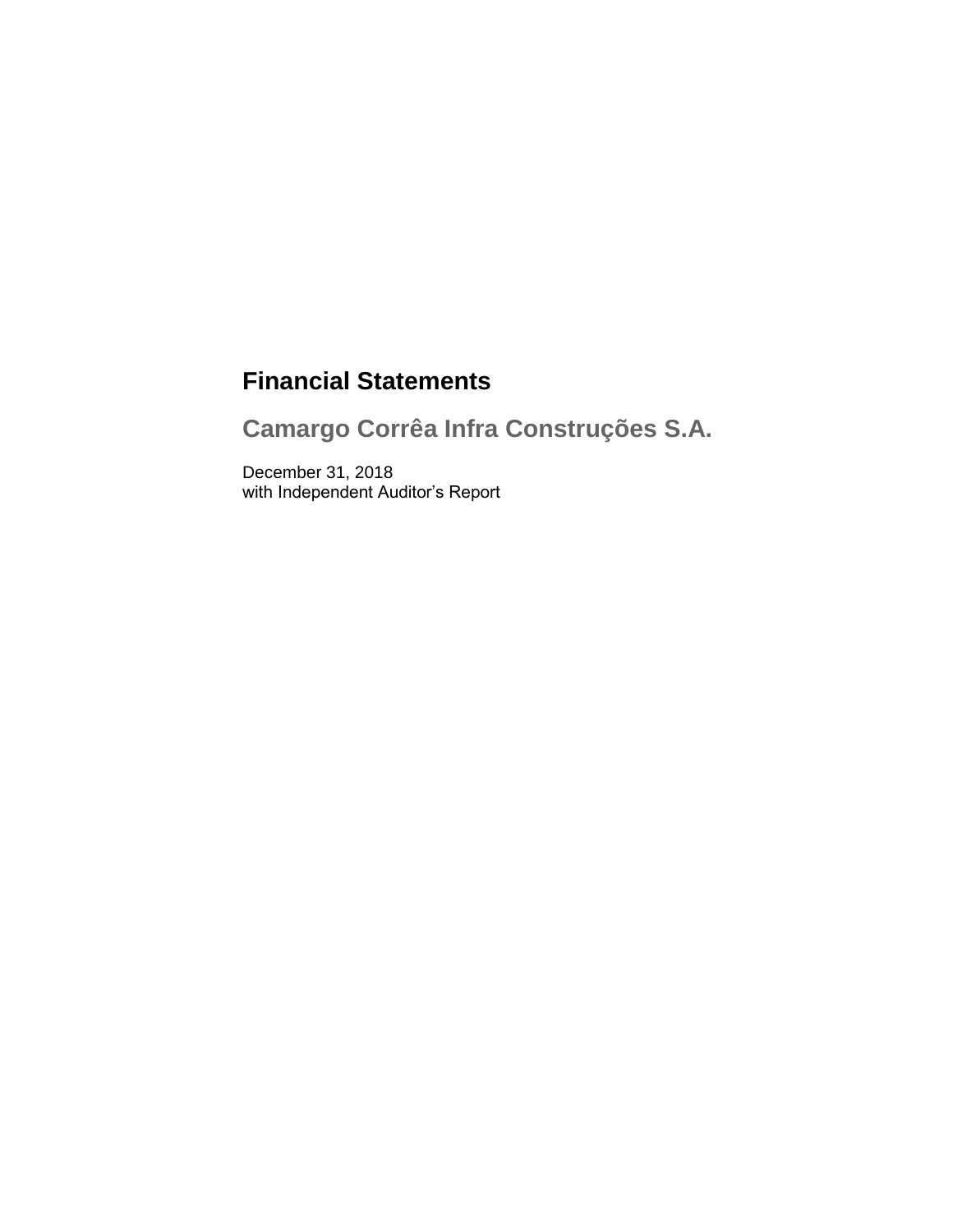**Financial statements** 

December 31, 2018

Contents

| Audited financial statements |  |
|------------------------------|--|
|                              |  |
|                              |  |
|                              |  |
|                              |  |
|                              |  |
|                              |  |
|                              |  |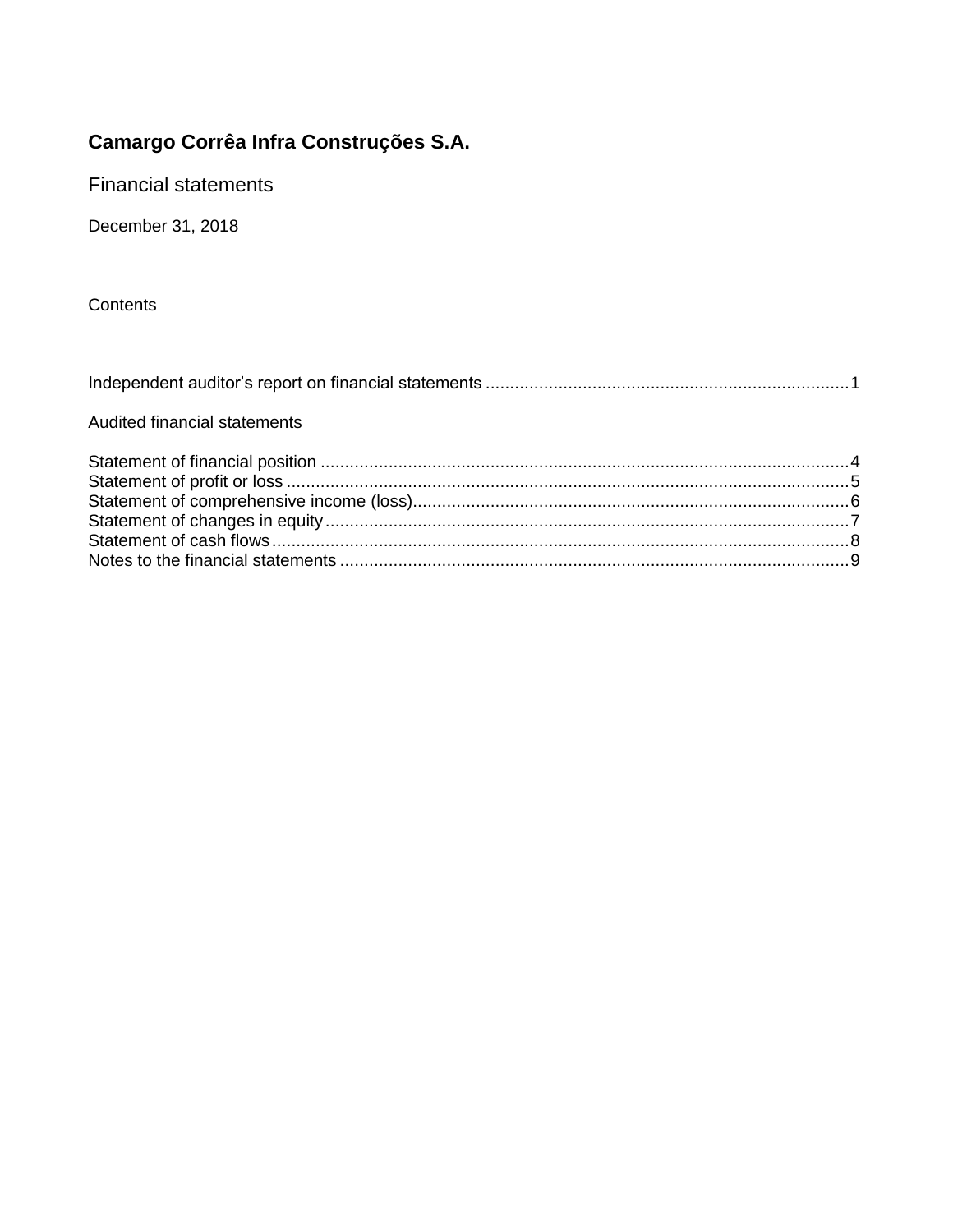

**São Paulo Corporate Towers** Av. Presidente Juscelino Kubitschek, 1.909 Vila Nova Conceição 04543-011 - São Paulo – SP - Brasil

Tel: +55 11 2573-3000 ey.com.br

# **Independent auditor's report on financial statements**

To the Shareholders, Board of Directors and Officers of **Camargo Corrêa Infra Construções S.A.** São Paulo - SP

#### **Opinion**

We have audited the financial statements of Camargo Corrêa Infra Construções S.A. (the "Company"), which comprise the statement of financial position as at December 31, 2018 and the statements of profit or loss, of comprehensive income (loss), of changes in equity and cash flows for the year then ended, and notes to the financial statements, including a summary of significant accounting policies.

In our opinion, the accompanying financial statements present fairly, in all material respects, the financial position of Camargo Corrêa Infra Construções S.A. as at December 31, 2018, its financial performance and cash flows for the year then ended, in accordance with the accounting practices described in Note 2.

#### **Basis for opinion**

We conducted our audit in accordance with Brazilian and International Standards on Auditing. Our responsibilities under those standards are further described in the Auditor's responsibilities for the audit of the financial statements section of our report. We are independent of the Company and its subsidiaries in accordance with the relevant ethical principles set forth in the Code of Professional Ethics for Accountants, the professional standards issued by the Brazil's National Association of State Boards of Accountancy (CFC) and we have fulfilled our other ethical responsibilities in accordance with these requirements. We believe that the audit evidence we have obtained is sufficient and appropriate to provide a basis for our opinion.

#### **Emphasis of matter**

#### **Basis for preparation and presentation of financial statements and restriction on distribution**

As mentioned in Notes 2 and 3.15, which describes accounting practices for the preparation of financial statements, the financial statements were prepared in Brazilian Reais. For the convenience of foreign users, the financial statements of December 31, 2018 were translated to US dollars (US\$) and Colombian pesos (COP). Such translation is performed only for the convenience of the users and should not be read as a declaration that the values in Brazilian Reais could be translated to US dollars and Colombian pesos or in any other currency. Accordingly, financial statements may not serve other purposes. Our report is intended exclusively for the convenience of foreign users and should not be used for other purposes. Our opinion is not modified related to that subject.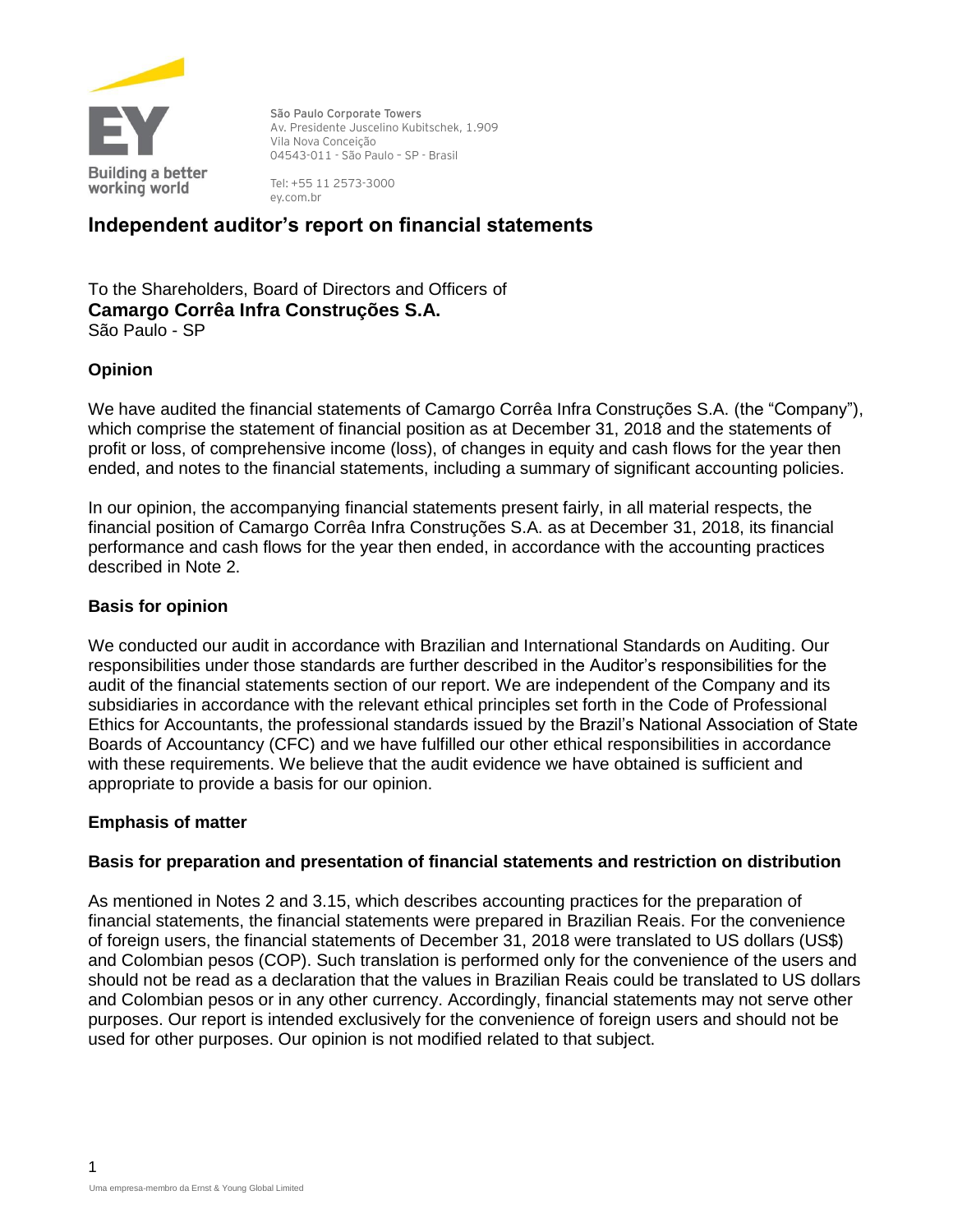

#### **Responsibilities of management and those charged with governance for the financial statements**

Management is responsible for the preparation and fair presentation of the financial statements in accordance with the accounting practices adopted in Brazil, and for such internal control as management determines is necessary to enable the preparation of financial statements that are free of material misstatement, whether due to fraud or error.

In preparing the financial statements, management is responsible for assessing the Company's ability to continue as a going concern, disclosing, as applicable, matters related to going concern and using the going concern basis of accounting unless management either intends to liquidate the Company or to cease operations, or has no realistic alternative but to do so.

Those charged with governance are responsible for overseeing the Company's financial reporting process.

#### **Auditor's responsibilities for the audit of the financial statements**

Our objectives are to obtain reasonable assurance about whether the financial statements as a whole are free of material misstatement, whether due to fraud or error, and to issue an auditor's report that includes our opinion. Reasonable assurance is a high level of assurance, but is not a guarantee that an audit conducted in accordance with Brazilian and International Standards on Auditing will always detect a material misstatement when it exists. Misstatements can arise from fraud or error and are considered material if, individually or in the aggregate, they could reasonably be expected to influence the economic decisions of users taken on the basis of these financial statements.

As part of an audit in accordance with Brazilian and International Standards on Auditing, we exercise professional judgment and maintain professional skepticism throughout the audit. We also:

- Identify and assess the risks of material misstatement of the financial statements, whether due to fraud or error, design and perform audit procedures responsive to those risks, and obtain audit evidence that is sufficient and appropriate to provide a basis for our opinion. The risk of not detecting a material misstatement resulting from fraud is higher than for one resulting from error, as fraud may involve collusion, forgery, intentional omissions, misrepresentations, or the override of internal control.
- Obtain an understanding of internal control relevant to the audit in order to design audit procedures that are appropriate in the circumstances, but not for the purpose of expressing an opinion on the effectiveness of the Company's internal control.
- Evaluate the appropriateness of accounting policies used and the reasonableness of accounting estimates and related disclosures made by management.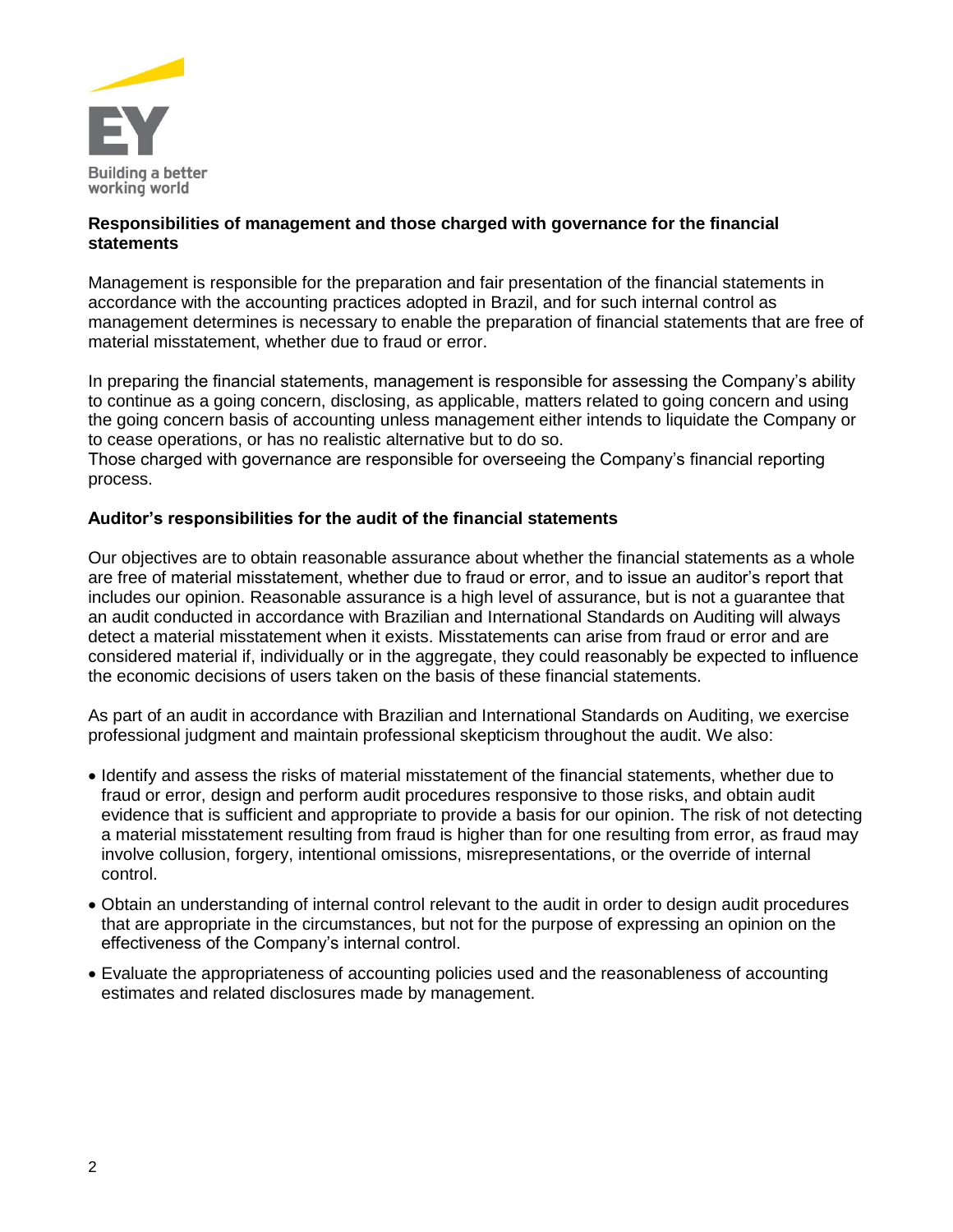

- Conclude on the appropriateness of management's use of the going concern basis of accounting and, based on the audit evidence obtained, whether a material uncertainty exists related to events or conditions that may cast significant doubt on the Company's ability to continue as a going concern. If we conclude that a material uncertainty exists, we are required to draw attention in our auditor's report to the related disclosures in the financial statements or, if such disclosures are inadequate, to modify our opinion. Our conclusions are based on the audit evidence obtained up to the date of our auditor's report. However, future events or conditions may cause the Company to cease to continue as a going concern.
- Evaluate the overall presentation, structure and content of the financial statements, including the disclosures, and whether the financial statements represent the underlying transactions and events in a manner that achieves fair presentation.

We communicate with those charged with governance regarding, among other matters, the planned scope and timing of the audit and significant audit findings, including any significant deficiencies in internal control that we identify during our audit.

São Paulo, March 29, 2019.

ERNST & YOUNG Auditores Independentes S.S. CRC-2SP034519/O-6

╱ <u>ns</u>

Marcos Alexandre S. Pupo Accountant CRC-1SP221749/O-0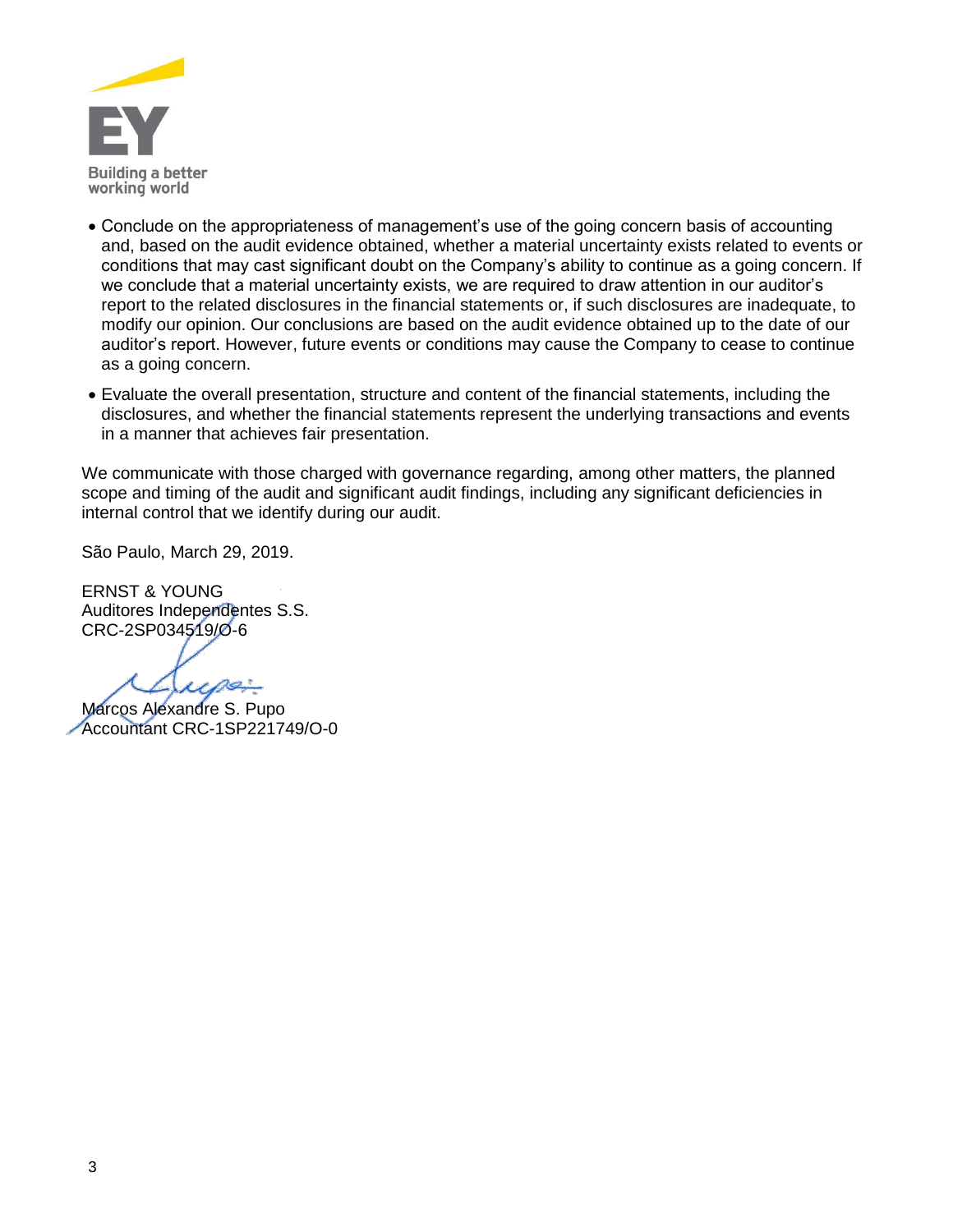### Statement of financial position December 31, 2018 and 2017

(In thousands of R\$, COP and US\$)

|                                                                                                                                                                                                                                                                                                                                                                                                                                                                                                                                                    | Note                                   | 2018<br>US\$                                                                                   | 2018<br><b>COP</b>                                                                                                                                       | 2018<br>R\$                                                                                              | 2017<br>R\$                                                                                       |
|----------------------------------------------------------------------------------------------------------------------------------------------------------------------------------------------------------------------------------------------------------------------------------------------------------------------------------------------------------------------------------------------------------------------------------------------------------------------------------------------------------------------------------------------------|----------------------------------------|------------------------------------------------------------------------------------------------|----------------------------------------------------------------------------------------------------------------------------------------------------------|----------------------------------------------------------------------------------------------------------|---------------------------------------------------------------------------------------------------|
| Assets                                                                                                                                                                                                                                                                                                                                                                                                                                                                                                                                             |                                        |                                                                                                |                                                                                                                                                          |                                                                                                          |                                                                                                   |
| <b>Current assets</b>                                                                                                                                                                                                                                                                                                                                                                                                                                                                                                                              |                                        |                                                                                                |                                                                                                                                                          |                                                                                                          |                                                                                                   |
| Cash and cash equivalents                                                                                                                                                                                                                                                                                                                                                                                                                                                                                                                          | 4                                      | 1,937                                                                                          | 6,286,432                                                                                                                                                | 7,506                                                                                                    | 5,586                                                                                             |
| Marketable securities                                                                                                                                                                                                                                                                                                                                                                                                                                                                                                                              | 4                                      |                                                                                                |                                                                                                                                                          |                                                                                                          | 40.899                                                                                            |
| Trade accounts receivable                                                                                                                                                                                                                                                                                                                                                                                                                                                                                                                          | 5                                      | 8,645                                                                                          | 28,055,276                                                                                                                                               | 33,498                                                                                                   | 21,143                                                                                            |
| <b>Related parties</b>                                                                                                                                                                                                                                                                                                                                                                                                                                                                                                                             | 6                                      | 818                                                                                            | 2,654,104                                                                                                                                                | 3,169                                                                                                    | 4,274                                                                                             |
| Inventories                                                                                                                                                                                                                                                                                                                                                                                                                                                                                                                                        |                                        | 561                                                                                            | 1,819,095                                                                                                                                                | 2,172                                                                                                    | 215                                                                                               |
| Assets available for sale                                                                                                                                                                                                                                                                                                                                                                                                                                                                                                                          | $\overline{7}$                         | 1.118                                                                                          | 3,628,978                                                                                                                                                | 4,333                                                                                                    | 569                                                                                               |
| Other receivables                                                                                                                                                                                                                                                                                                                                                                                                                                                                                                                                  | 8                                      | 2,709                                                                                          | 8,792,296                                                                                                                                                | 10,498                                                                                                   | 7,292                                                                                             |
| <b>Total current assets</b>                                                                                                                                                                                                                                                                                                                                                                                                                                                                                                                        |                                        | 15,788                                                                                         | 51,236,181                                                                                                                                               | 61,176                                                                                                   | 79,978                                                                                            |
|                                                                                                                                                                                                                                                                                                                                                                                                                                                                                                                                                    |                                        |                                                                                                |                                                                                                                                                          |                                                                                                          |                                                                                                   |
| Noncurrent assets                                                                                                                                                                                                                                                                                                                                                                                                                                                                                                                                  |                                        |                                                                                                |                                                                                                                                                          |                                                                                                          |                                                                                                   |
| Deferred income and social contribution taxes                                                                                                                                                                                                                                                                                                                                                                                                                                                                                                      | 12.b                                   | 111                                                                                            | 359,296                                                                                                                                                  | 429                                                                                                      |                                                                                                   |
| <b>Related parties</b>                                                                                                                                                                                                                                                                                                                                                                                                                                                                                                                             | 6                                      | 16,934                                                                                         | 54,955,611                                                                                                                                               | 65,617                                                                                                   | 92.360                                                                                            |
| Judicial deposits                                                                                                                                                                                                                                                                                                                                                                                                                                                                                                                                  |                                        |                                                                                                |                                                                                                                                                          |                                                                                                          | 136                                                                                               |
| Other receivables                                                                                                                                                                                                                                                                                                                                                                                                                                                                                                                                  | 8                                      | 126                                                                                            | 409,548                                                                                                                                                  | 489                                                                                                      | 388                                                                                               |
|                                                                                                                                                                                                                                                                                                                                                                                                                                                                                                                                                    |                                        | 17,171                                                                                         | 55,724,455                                                                                                                                               | 66,535                                                                                                   | 92,884                                                                                            |
| Property, plant and equipment                                                                                                                                                                                                                                                                                                                                                                                                                                                                                                                      | 9                                      | 47,716                                                                                         | 154,850,084                                                                                                                                              | 184,891                                                                                                  | 116,879                                                                                           |
| Intangible assets                                                                                                                                                                                                                                                                                                                                                                                                                                                                                                                                  |                                        | 11                                                                                             | 35,176                                                                                                                                                   | 42                                                                                                       | 61                                                                                                |
| Total noncurrent assets                                                                                                                                                                                                                                                                                                                                                                                                                                                                                                                            |                                        | 64,898                                                                                         | 210,609,715                                                                                                                                              | 251,468                                                                                                  | 209,824                                                                                           |
|                                                                                                                                                                                                                                                                                                                                                                                                                                                                                                                                                    |                                        |                                                                                                |                                                                                                                                                          |                                                                                                          |                                                                                                   |
| Total assets                                                                                                                                                                                                                                                                                                                                                                                                                                                                                                                                       |                                        | 80,686                                                                                         | 261,845,896                                                                                                                                              | 312,644                                                                                                  | 289,802                                                                                           |
| Liabilities and equity<br><b>Current liabilities</b><br>Trade accounts payable<br>Loans and financing<br><b>Related parties</b><br>Payroll, vacation and charges payable<br>Taxes payable<br>Dividends proposed<br>Advances from customers<br>Costs to be incurred<br>Other obligations<br><b>Total current liabilities</b><br>Noncurrent liabilities<br>Loans and financing<br>Deferred income and social contribution taxes<br><b>Related parties</b><br>Provision for labor, tax and civil contingencies<br><b>Total noncurrent liabilities</b> | 11<br>6<br>10<br>11<br>12.b<br>6<br>13 | 4.295<br>1,599<br>769<br>2,036<br>936<br>67<br>492<br>10,194<br>3,583<br>9,066<br>25<br>12,674 | 13,939,698<br>5,189,280<br>2,496,650<br>6,607,203<br>3,037,688<br>218,593<br>1,592,126<br>33,081,238<br>11,628,141<br>29,420,436<br>81,240<br>41,129,817 | 16.644<br>6,196<br>2.981<br>7,889<br>3,627<br>261<br>1,901<br>39,499<br>13,884<br>35,128<br>97<br>49,109 | 11,700<br>3<br>450<br>9,504<br>2,228<br>4,408<br>14,574<br>360<br>43,227<br>10,502<br>6<br>10,508 |
|                                                                                                                                                                                                                                                                                                                                                                                                                                                                                                                                                    |                                        |                                                                                                |                                                                                                                                                          |                                                                                                          |                                                                                                   |
| Equity<br>Capital<br>Income reserves<br><b>Accumulated losses</b>                                                                                                                                                                                                                                                                                                                                                                                                                                                                                  | 14                                     | 67,025<br>(10, 239)                                                                            | 217,512,563                                                                                                                                              | 259,710<br>(39, 674)                                                                                     | 224,587<br>11,480                                                                                 |
|                                                                                                                                                                                                                                                                                                                                                                                                                                                                                                                                                    |                                        |                                                                                                | (33, 227, 806)                                                                                                                                           |                                                                                                          |                                                                                                   |
| <b>Total equity</b>                                                                                                                                                                                                                                                                                                                                                                                                                                                                                                                                |                                        | 56,786                                                                                         | 184,284,757                                                                                                                                              | 220,036                                                                                                  | 236,067                                                                                           |
| Future capital contributions                                                                                                                                                                                                                                                                                                                                                                                                                                                                                                                       | 14                                     | 1,032                                                                                          | 3,350,084                                                                                                                                                | 4,000                                                                                                    |                                                                                                   |
| Total equity and capitalizable funds                                                                                                                                                                                                                                                                                                                                                                                                                                                                                                               |                                        | 57,818                                                                                         | 187,634,841                                                                                                                                              | 224,036                                                                                                  | 236,067                                                                                           |
| Total liabilities and equity                                                                                                                                                                                                                                                                                                                                                                                                                                                                                                                       |                                        | 80,686                                                                                         | 261,845,896                                                                                                                                              | 312,644                                                                                                  | 289,802                                                                                           |
|                                                                                                                                                                                                                                                                                                                                                                                                                                                                                                                                                    |                                        |                                                                                                |                                                                                                                                                          |                                                                                                          |                                                                                                   |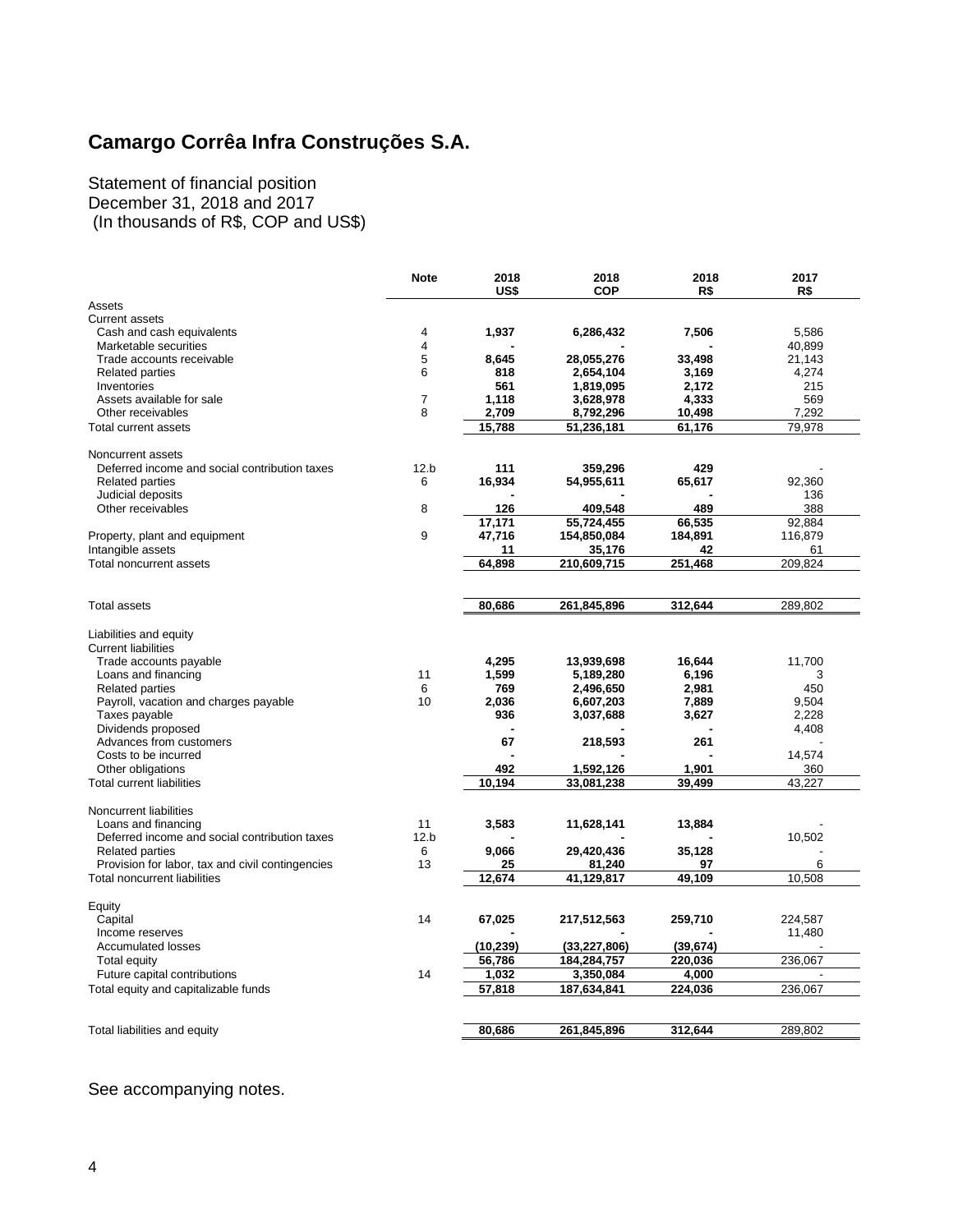### Statement of profit or loss

Years ended December 31, 2018 and 2017

(In thousands of R\$, COP and US\$, except for loss per share)

|                                                                                                              | <b>Note</b>    | 2018<br>US\$               | 2018<br><b>COP</b>                                 | 2018<br>R\$                      | 2017<br>R\$             |
|--------------------------------------------------------------------------------------------------------------|----------------|----------------------------|----------------------------------------------------|----------------------------------|-------------------------|
| Service revenue                                                                                              | 15             | 29,687                     | 96,342,546                                         | 115,033                          | 132,802                 |
| Costs of services                                                                                            | 16             | (36, 260)                  | (117, 671, 692)                                    | (140,500)                        | (141,548)               |
| Gross loss                                                                                                   |                | (6, 573)                   | (21, 329, 146)                                     | (25, 467)                        | (8,746)                 |
| Operating income (expenses)<br>General and administrative expenses<br>Other operating income (expenses), net | 16<br>16       | (11, 571)<br>(2,027)       | (37, 551, 089)<br>(6, 577, 052)                    | (44, 836)<br>(7,853)             | (16, 621)<br>73         |
| Loss before finance income (costs)                                                                           |                | (20, 171)                  | (65, 457, 287)                                     | (78, 156)                        | (25, 294)               |
| Finance income<br>Finance costs<br>Exchange gains (losses), net                                              | 17<br>17<br>17 | 921<br>(382)<br>139<br>678 | 2,989,950<br>(1, 240, 369)<br>451,424<br>2,201,005 | 3,570<br>(1,481)<br>539<br>2,628 | 4,114<br>(683)<br>3,431 |
| Loss before income and social contribution taxes                                                             |                | (19, 493)                  | (63, 256, 282)                                     | (75, 528)                        | (21, 863)               |
| Income and social contribution taxes<br>Deferred                                                             | 12.a           | 6,549                      | 21,251,257                                         | 25,374                           | 6,128                   |
| Net loss for the year                                                                                        |                | (12,944)                   | (42,005,025)                                       | (50,154)                         | (15, 735)               |
| Basic and diluted loss per share                                                                             | 14             | (0.47)                     | (1,537.16)                                         | (1.84)                           | (1.09)                  |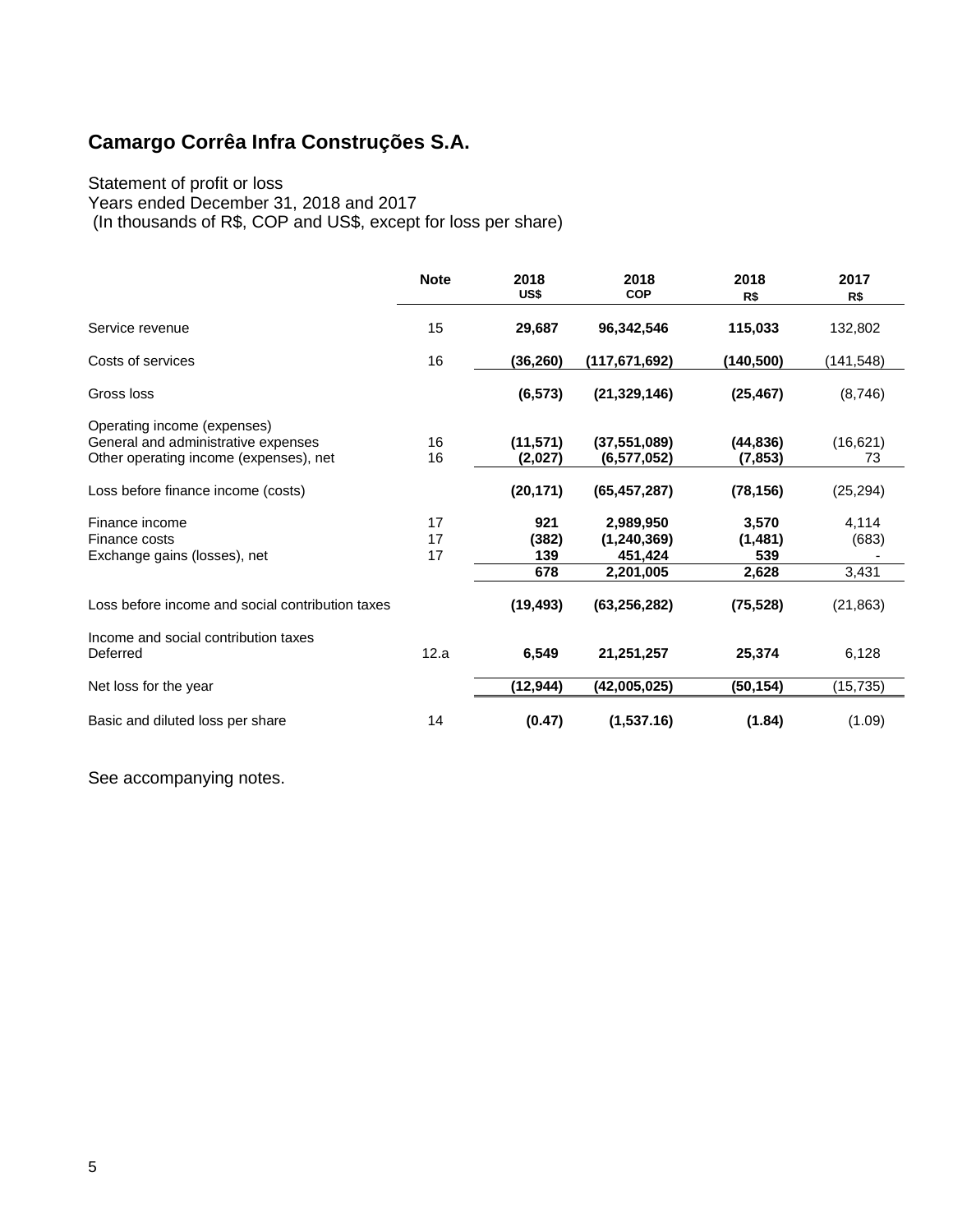Statement of comprehensive income (loss) Years ended December 31, 2018 and 2017 (In thousands of R\$, COP and US\$)

|                                                | 2018<br>US\$ | 2018<br><b>COP</b> | 2018<br>R\$ | 2017<br>R\$ |
|------------------------------------------------|--------------|--------------------|-------------|-------------|
| Net loss for the year                          | (12, 944)    | (42,005,025)       | (50, 154)   | (15, 735)   |
| Other comprehensive income (loss)              |              | $\blacksquare$     |             |             |
| Total comprehensive income (loss) for the year | (12,944)     | (42,005,025)       | (50,154)    | (15, 735)   |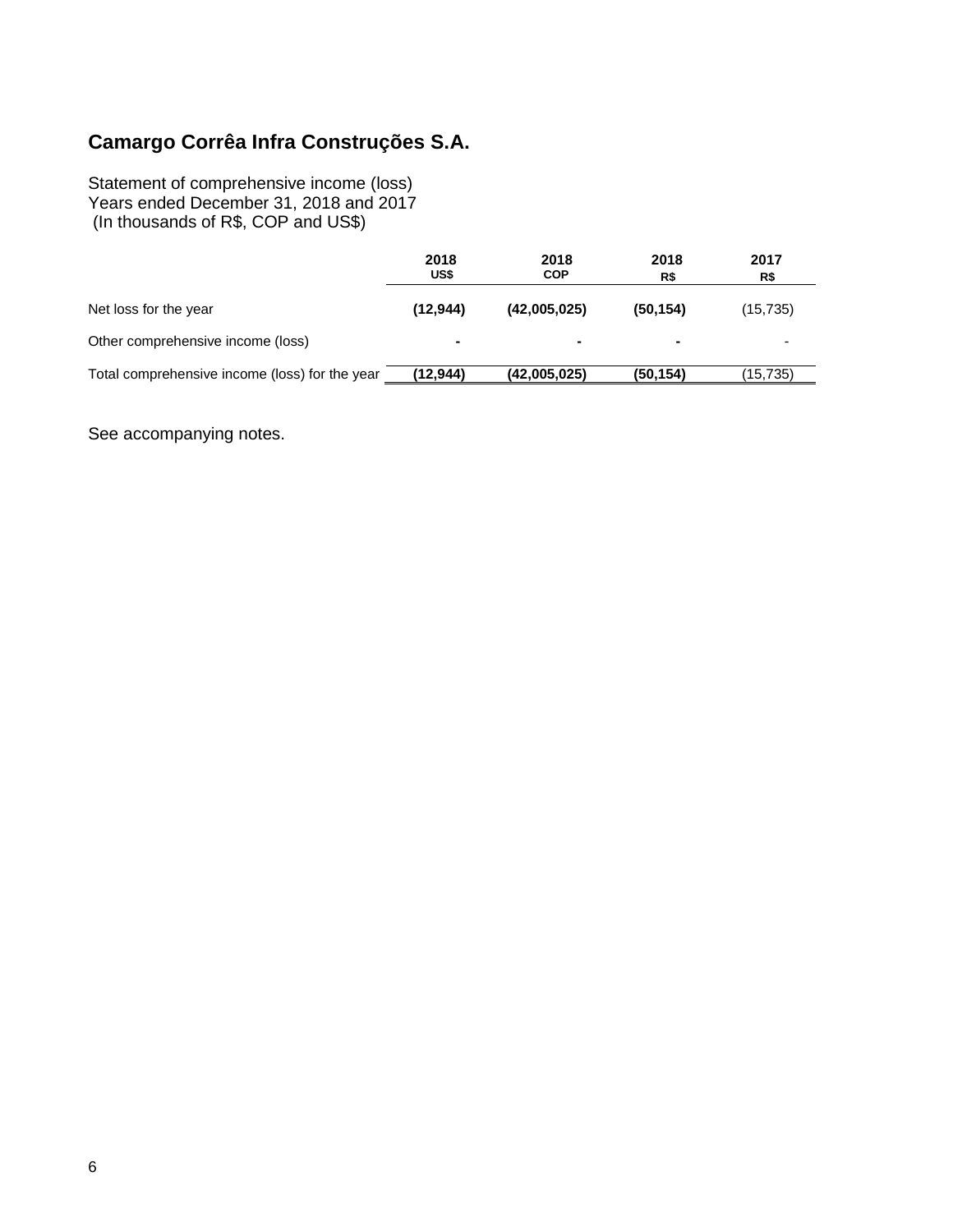Statement of changes in equity Years ended December 31, 2018 and 2017 (In thousands of R\$, COP and US\$)

|                                                               |             |                  |                  | Earnings reserves                      |                                      |                              |                                        |                     |
|---------------------------------------------------------------|-------------|------------------|------------------|----------------------------------------|--------------------------------------|------------------------------|----------------------------------------|---------------------|
|                                                               | <b>Note</b> | Capital          | Legal<br>reserve | <b>Equipment</b><br>renewal<br>reserve | <b>Retained</b><br>profit<br>reserve | <b>Accumulated</b><br>losses | <b>Future capital</b><br>contributions | <b>Total equity</b> |
| Balances as at January 1, 2017                                |             | 77,480           | 1,782            | 1,782                                  | 23,651                               |                              |                                        | 104,695             |
| Capital increase - net assets<br>Capital increase with funds  |             | 97,107<br>50,000 |                  |                                        |                                      |                              |                                        | 97,107<br>50,000    |
| Loss for the year<br>Absorption of loss for the year          |             |                  |                  | ٠                                      | (15, 735)                            | (15, 735)<br>15,735          |                                        | (15, 735)           |
| Balances as at December 31, 2017                              |             | 224,587          | 1,782            | 1,782                                  | 7,916                                |                              |                                        | 236,067             |
| Dividend payment                                              | 14          |                  |                  |                                        | (1,000)                              | $\blacksquare$               |                                        | (1,000)             |
| Capital increase - net assets<br>Future capital contributions | 14<br>14    | 35,123           |                  |                                        |                                      |                              | 4,000                                  | 35,123<br>4,000     |
| Loss for the year<br>Absorption of loss for the year          |             | $\blacksquare$   | (1,782)          | (1,782)                                | (6,916)                              | (50, 154)<br>10,480          |                                        | (50, 154)           |
| Balances as at December 31, 2018 - R\$                        |             | 259,710          |                  | $\blacksquare$                         | $\blacksquare$                       | (39,674)                     | 4,000                                  | 224,036             |
| Balances as at December 31, 2018 - COP                        |             | 217,512,563      | $\blacksquare$   | $\blacksquare$                         | $\blacksquare$                       | (33, 227, 806)               | 3,350,084                              | 187,634,841         |
| Balances as at December 31, 2018 - US\$                       |             | 67,025           |                  |                                        |                                      | (10,239)                     | 1,032                                  | 57,818              |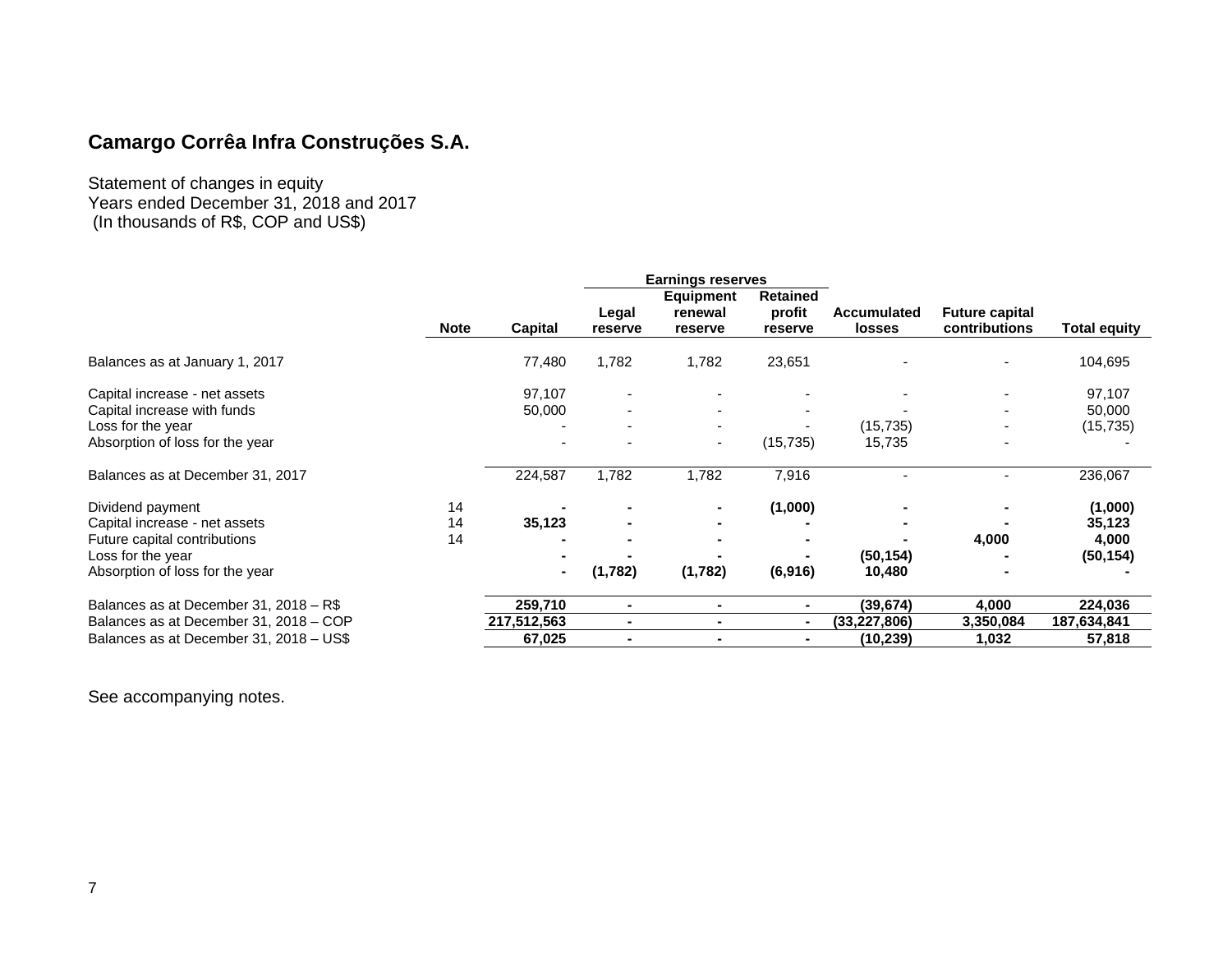#### Statement of cash flows

Years ended December 31, 2018 and 2017

(In thousands of R\$, COP and US\$)

|                                                                                                                         | 2018<br>US\$ | 2018<br><b>COP</b> | 2018<br>R\$ | 2017<br>R\$ |
|-------------------------------------------------------------------------------------------------------------------------|--------------|--------------------|-------------|-------------|
| Cash flow from operating activities                                                                                     |              |                    |             |             |
| Loss before income and social contribution taxes<br>Adjustments to reconcile loss before income and social contribution | (19, 493)    | (63, 256, 282)     | (75, 528)   | (21, 863)   |
| taxes with net cash provided by (used in) operating activities<br>Depreciation and amortization (Note 16)               | 543          | 1,761,307          | 2,103       | 687         |
| Reversal (set up) of provision for impairment - property, plant and<br>equipment (Note 16)                              | (251)        | (815, 745)         | (974)       | 6,198       |
| Allowance for doubtful accounts (Note 16)                                                                               | 1,083        | 3,515,913          | 4,198       |             |
| Accrued interest and charges (Note 17)                                                                                  | 212          | 685.092            | 818         |             |
| Interest on marketable securities (Note 17)                                                                             | (62)         | (200,168)          | (239)       | (1, 249)    |
| Interest on intercompany loans (Note 17)                                                                                | (581)        | (1,886,097)        | (2, 252)    | (2,796)     |
| Set up (reversal) of provision for labor contingencies                                                                  | 23           | 76,214             | 91          | (3)         |
| Loss on disposal of property, plant and equipment                                                                       | 773          | 2,508,375          | 2,995       | 111         |
| Decrease (increase) in operating assets                                                                                 |              |                    |             |             |
| Trade accounts receivable                                                                                               | (3,480)      | (11, 294, 807)     | (13, 486)   | (10, 171)   |
| Transactions with related parties                                                                                       | (1,524)      | (4,944,724)        | (5,904)     | (5,309)     |
| Inventories                                                                                                             | (505)        | (1,639,028)        | (1, 957)    | 492         |
| Judicial deposits                                                                                                       | 35           | 113,903            | 136         | (68)        |
| Other receivables                                                                                                       | (1,596)      | (5, 179, 229)      | (6, 184)    | (6,903)     |
| Increase (decrease) in operating liabilities                                                                            |              |                    |             |             |
| Trade accounts payable                                                                                                  | 1,276        | 4,140,704          | 4,944       | (970)       |
| Transactions with related parties                                                                                       | 3,296        | 10,695,142         | 12,770      | (1, 186)    |
| Payroll, vacation and charges payable                                                                                   | (417)        | (1, 352, 596)      | (1,615)     | 6,141       |
| Income and social contribution taxes payable                                                                            |              |                    |             | 1.809       |
| Taxes payable                                                                                                           | 361          | 1,171,692          | 1,399       | (895)       |
| Advances from customers                                                                                                 | 67           | 218,593            | 261         | (22, 815)   |
| Other obligations and costs to be incurred                                                                              | (1,711)      | (5.552, 764)       | (6, 630)    | 13,712      |
| Cash (used in) provided by operations                                                                                   | (21, 951)    | (71, 234, 505)     | (85, 054)   | (45,078)    |
| Interest paid on loans and financing                                                                                    | (213)        | (690, 955)         | (825)       |             |
| Income and social contribution taxes paid                                                                               |              |                    |             | (3, 451)    |
| Net cash used in operating activities                                                                                   | (22,164)     | (71, 925, 460)     | (85, 879)   | (48, 529)   |
| Cash flow from investing activities                                                                                     |              |                    |             |             |
| Marketable securities                                                                                                   | 10,617       | 34,453,936         | 41,138      | (36, 448)   |
| Acquisition of PP&E (Note 9)                                                                                            | (543)        | (1,762,982)        | (2, 105)    | (1,651)     |
| Cash from the disposal of PP&E                                                                                          | 1,078        | 3,497,487          | 4,176       | 965         |
| Net cash (used in) provided by investing activities                                                                     | 11,152       | 36,188,441         | 43,209      | (37, 134)   |
| Cash flow from financing activities                                                                                     |              |                    |             |             |
| Intercompany loans                                                                                                      | 12,876       | 41,785,595         | 49,892      | 23,700      |
| Capital increase (Note 14)                                                                                              |              |                    |             | 50,000      |
| Dividend payment (Note 14)                                                                                              | (258)        | (837, 521)         | (1,000)     |             |
| Advance for future capital contributions (Note 14)                                                                      | 1,032        | 3,350,084          | 4,000       |             |
| Repayment of loans and financing                                                                                        | (2, 143)     | (6,953,099)        | (8, 302)    | (18)        |
| Net cash used in financing activities                                                                                   | 11,507       | 37,345,059         | 44,590      | 73,682      |
| Increase (decrease) in cash and cash equivalents                                                                        | 495          | 1,608,040          | 1,920       | (11, 981)   |
| Cash and cash equivalents at beginning of year (Note 4)                                                                 | 1,442        | 4,678,392          | 5,586       | 17,567      |
| Cash and cash equivalents at end of year (Note 4)                                                                       | 1,937        | 6,286,432          | 7,506       | 5,586       |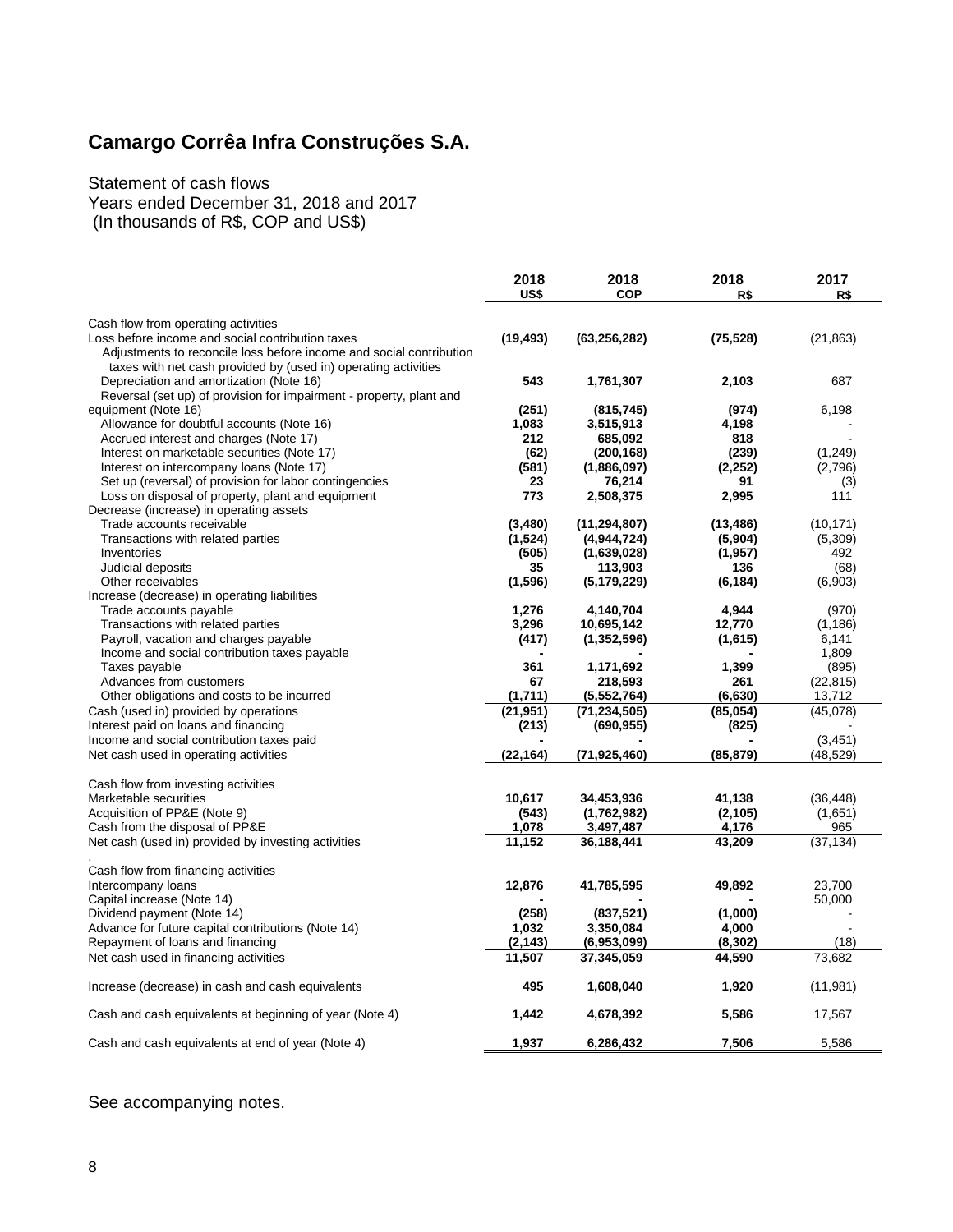Notes to the financial statements December 31, 2018 (In thousands of R\$, COP and US\$ unless otherwise stated)

### **1. Operations**

Camargo Corrêa Infra Construções S.A. (the "Company"), previously named Camargo Corrêa Infraestrutura S.A., was organized on September 3, 2009, with the following main objects: (i) exploration of services in planning and performing civil construction and civil engineering projects, including earthworks, in the capacity as a contractor, carrying out management and other allowed services; (ii) construction, operation and assembly of Power Lines, hydroelectric and wind power plants and photovoltaic solar panels; (iii) construction, operation, maintenance and assembly of gas and oil pipelines; (iv) provision of public utility services by concession; (v) provision of public cleaning, environmental and urbanization services; (vi) provision of real estate management services; (vii) mining in general, by the company itself and/or through third parties, including the exploration and use of mines and trading of ore, including hydrocarbons; (viii) provision of services in waterway transportation and support and port operation services; (ix) provision of services in the industrial assembly of modules and maritime rigs for prospecting, producing and storing oil and gas and similar equipment; (x) execution of technical civil engineering installations, industrial assembly; (xi) provision of services in consulting, planning, support and technical surveys and studies; (xii) representation, import, export, lease, sale and purchase of transportation equipment; (xiii) exploration of activities in the naval industry, seeking to prepare projects, construction and execution of repairs, maintenance and modernization of vessels, including maritime rigs for prospection, production and storage of oil and gas; (xiv) planning and execution of any related and/or derived activities in connection with those referred in items (i) to (xiii) above; and (xv) direct or indirect interest in the capital of other entities whose object is similar to that of the Company, as well as the organization of consortiums.

#### Reorganization

On March 30, 2018, holding company Camargo Corrêa Construções e Participações S.A. ("CCCP") partially split-off the assets, rights and obligations of subsidiary Construções e Comércio Camargo Corrêa S.A. ("CCCC") at book value based on the statement of financial position of February 28, 2018, with transfer of the split-off portion of the net assets to the Company. The split-off net asset portion is substantially represented by the following items:

|                                                         | 28/02/2018<br>US\$ | 28/02/2018<br><b>COP</b> | 28/02/2018<br>R\$ |
|---------------------------------------------------------|--------------------|--------------------------|-------------------|
| Noncurrent assets:                                      |                    |                          |                   |
| Equipment (Note 9)                                      | 20.118             | 65,286,432               | 77.952            |
| Noncurrent liabilities:                                 |                    |                          |                   |
| Deferred income and social contribution taxes (Note 21) | (3,727)            | (12,096,315)             | (14, 443)         |
| Loans and financing (Note 21)                           | (7,326)            | (23, 773, 869)           | (28, 386)         |
| Net assets acquired                                     | 9,065              | 29,416,248               | 35,123            |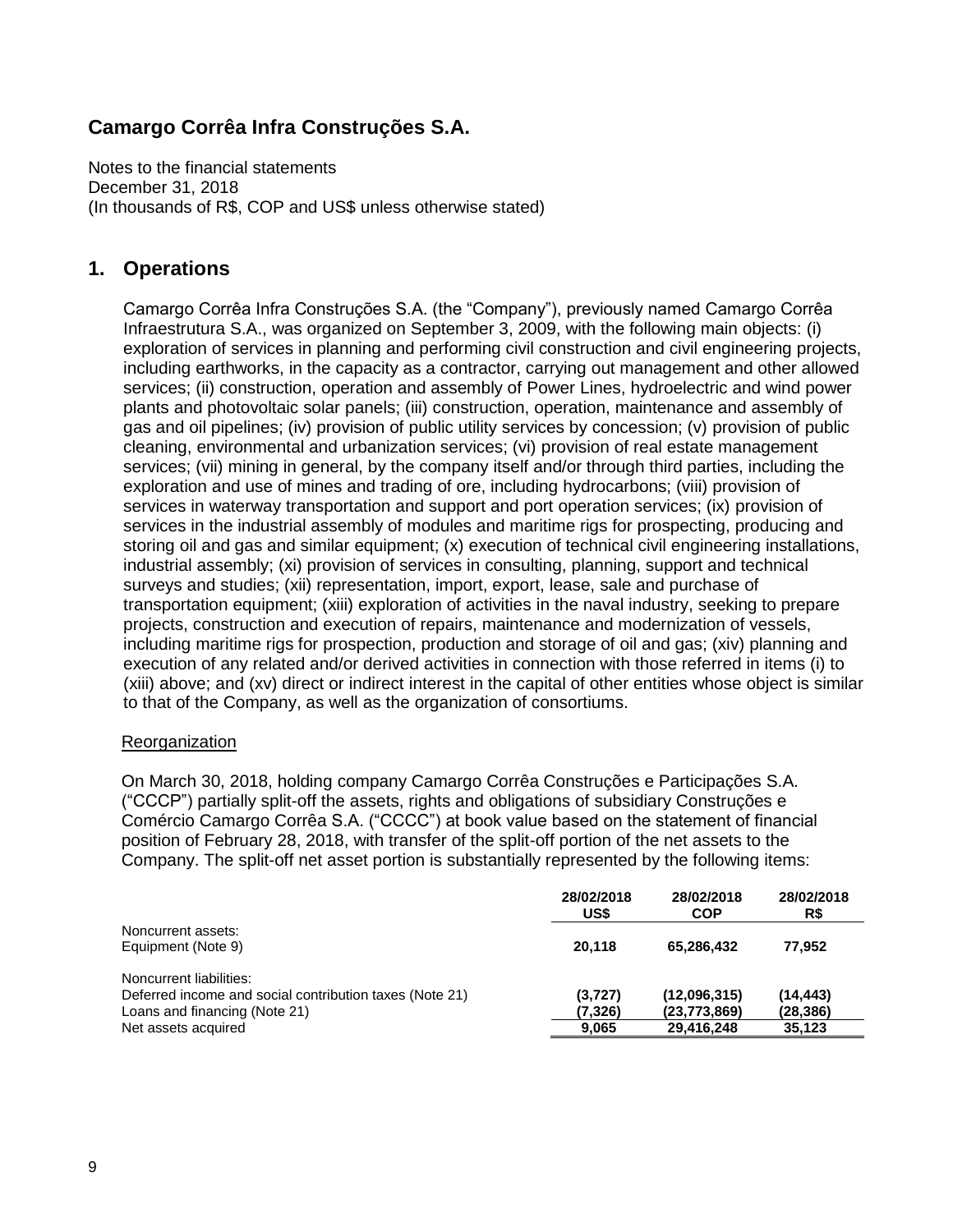Notes to the financial statements (Continued) December 31, 2018 (In thousands of R\$, COP and US\$, unless otherwise stated)

### **1. Operations** (Continued)

#### Reorganization (Continued)

On March 30, 2018, CCCP paid R\$35,123 – US\$9,065 – COP29,416,248 referring to the investment in the Company, as capital increase of CCCC, at book value. Subsequently, CCCC paid R\$35,123 – US\$9,065 – COP29,416,248, with the transfer of interest in the Company, as capital increase in Camargo Corrêa Infra Participações S.A. ("CCIP").

The Company presented gross and net loss for the years ended 2018 and 2017, mainly due to restructuring actions to establish the companies of the CCInfra Group set up by the Company, by parent company Camargo Corrêa Infra Participações S.A. and Camargo Corrêa Infra Projetos S.A. The operations for the year correspond to legacy projects, received through the spin-off, mentioned above, which are in the closing phase. The new agreements of the Group set forth improvements in the profitability of its operations for the coming years.

### **2. Presentation of the financial statements**

The financial statements were prepared in accordance with accounting policies adopted in Brazil, which encompass corporate legislation and the standards, guidance and interpretations issued by the Brazilian FASB (CPC) and approved by Brazil's National Association of State Boards of Accountancy (CFC), except for conversion of financial statements to Colombian pesos (COP) and US dollars (US\$), as described in Note 3.15. Company management presents all relevant information of the financial statements and this information corresponds to what is used by the Company in its management, in line with OCPC 07, issued by the CPC.

The Company adopted all standards, revised standards and interpretations issued by CPC effective at December 31, 2018.

The financial statements were prepared based on the historical cost, except for certain financial instruments, measured at fair value, as described below. The historical cost is generally based on the fair value of the consideration paid in exchange for assets.

#### **Estimates**

The financial statements were prepared under various measurement bases used in accounting estimates. The accounting estimates involved in the preparation of the financial statements were based on both objective and subjective factors and on management's judgment to determine the appropriate amount to be recorded in the financial statements.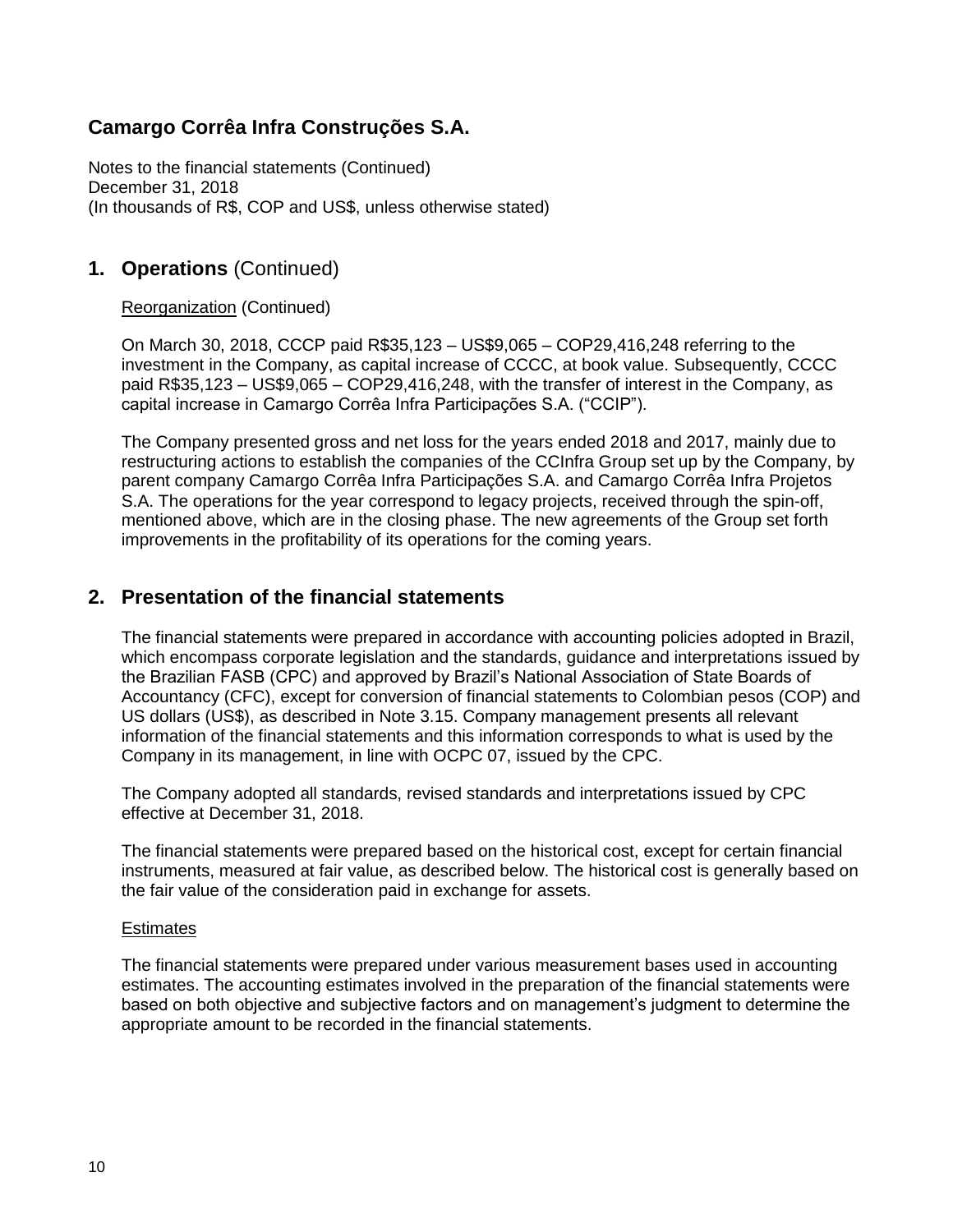Notes to the financial statements (Continued) December 31, 2018 (In thousands of R\$, COP and US\$, unless otherwise stated)

### **2. Presentation of the financial statements** (Continued)

#### Estimates (Continued)

Significant items subject to these estimates and assumptions include review of costs and revenues from construction contracts, selection of useful lives and recoverability of property, plant and equipment, measurement of financial assets at fair value and under the present value adjustment method, credit risk analysis to determine the allowance for doubtful accounts, recognition/reversal of deferred income and social contribution taxes, as well as analysis of other risks to determine other provisions, including provision for contingencies.

The settlement of transactions involving these estimates may result in amounts significantly different from those recorded in the financial statements due to uncertainties inherent in the estimate process. The Company reviews its estimates and assumptions at least once a year.

Management approved these financial statements for disclosure on March 29, 2019.

### **3. Summary of significant accounting policies**

Significant policies adopted were as follows:

#### **3.1. Cash and cash equivalents and marketable securities**

Cash equivalents consist of short-term investments maturing within 90 days, or with repurchase commitments, promptly convertible into cash and with insignificant risks of change in value.

Marketable securities are represented by fixed income funds, exclusive funds and debentures, classified at: (a) fair value through profit or loss or (b) amortized cost. Securities classified at fair value have their effects recognized in profit or loss.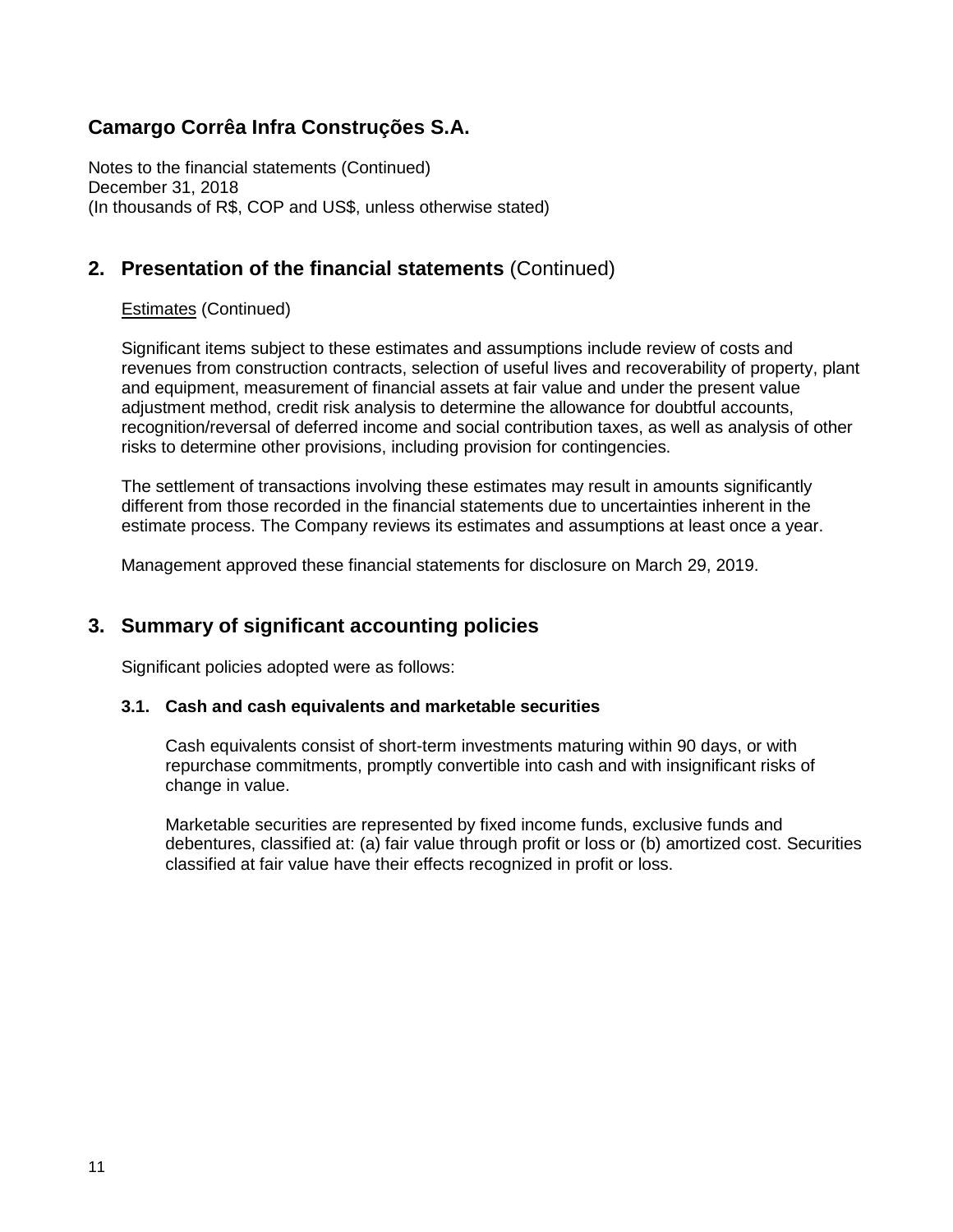Notes to the financial statements (Continued) December 31, 2018 (In thousands of R\$, COP and US\$, unless otherwise stated)

### **3. Summary of significant accounting policies** (Continued)

#### **3.2. Trade accounts receivable and allowance for doubtful accounts**

These are stated at realizable values. These also include amounts not billed through the statement of financial position date based on construction contracts, whose amounts are determined by the percentage-of-completion method.

They are recorded and held in the statement of financial position at the nominal value of securities, adjusted to present value, when applicable. The allowance for doubtful accounts is recorded based on the evaluation of the impact on estimated future credit losses. The Company deemed the effects of the first-time adoption of CPC 48 - Financial Instruments as immaterial.

#### **3.3. Inventories**

These comprise construction materials measured at average acquisition costs, which are lower than realizable values.

#### **3.4. Property, plant and equipment**

Property, plant and equipment are stated at cost, less depreciation and impairment, if applicable. Depreciation is recognized based on the useful life of each asset using the straight-line method or other systematic basis representing the time when economic benefits are used. Assets based on straight-line useful life have the following annual rates: real estate - 4%; machinery and equipment, vehicles, IT equipment and other - 10% to 25%; furniture and fixtures - 10%; and leasehold improvements, according to contractual terms. The useful lives of property, plant and equipment are annually valued. The Company depreciates machinery and equipment based on the hours actually used. This procedure reflects the pattern of use of expected economic benefits. At December 31, 2018, the Company, through a specialized company, reviewed the recoverable amount of assets and concluded that the effects were not material. No evidence was identified for changes in the useful lives of PP&E.

#### **3.5. Employee benefits**

Benefits granted to Company's employees and managing officers include, in addition to fixed compensation (salaries, social security contributions (INSS), vacation pay and  $13<sup>th</sup>$ monthly salary), variable compensation, such as profit sharing and bonus payments. These benefits are recorded to profit or loss for the year when the Company has a liability accounted for on an accrual basis, as incurred.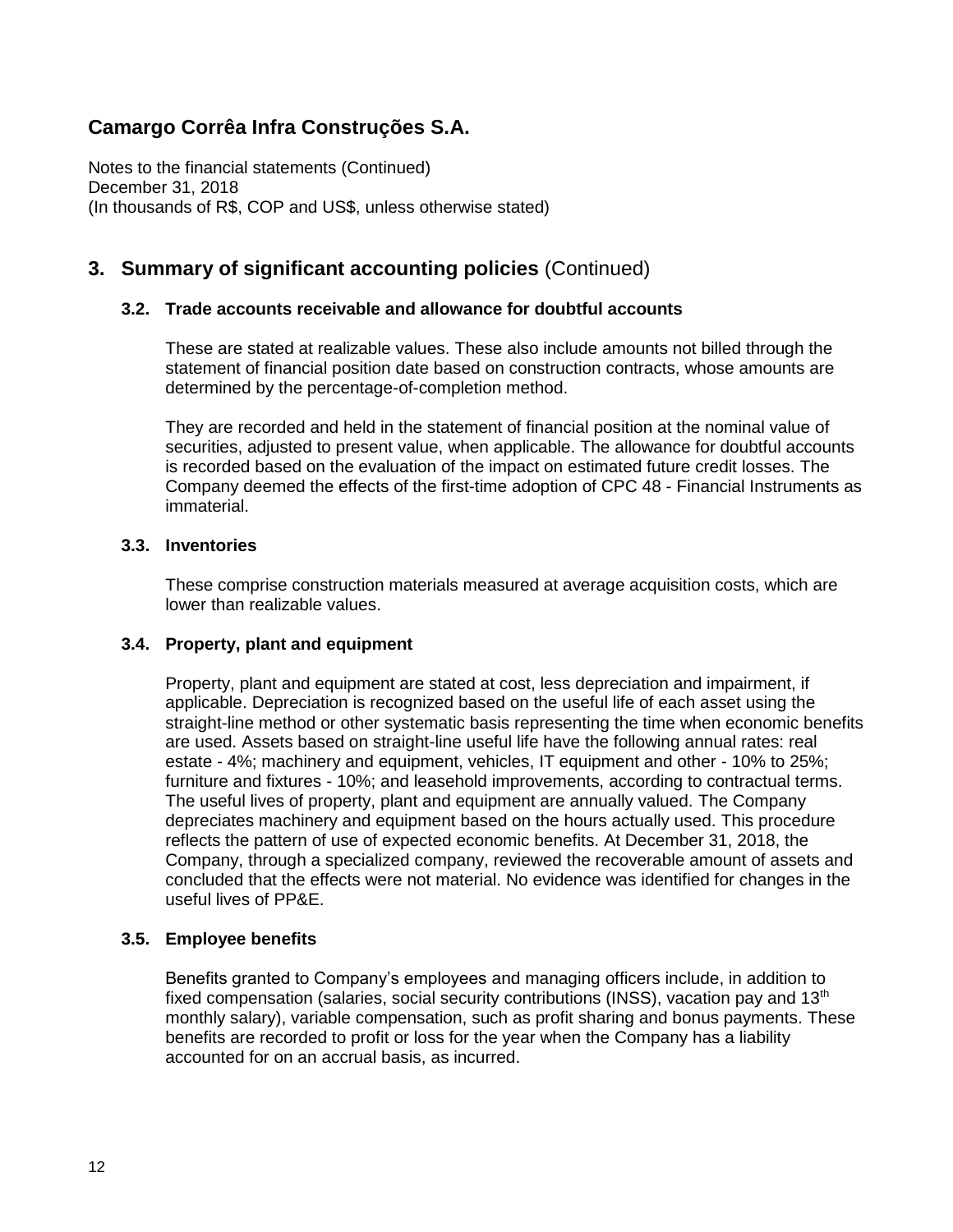Notes to the financial statements (Continued) December 31, 2018 (In thousands of R\$, COP and US\$, unless otherwise stated)

### **3. Summary of significant accounting policies** (Continued)

#### **3.6. Lease agreements**

The characterization of an agreement as (or if it contains) a lease is based on the substance of the agreement on the date of its execution. The agreement is (or contains) a lease if the compliance with this agreement is dependent on the use of a specific asset (or assets) and the agreement transfers the right to use a certain asset (or assets), even if this asset (or these assets) is/are not explicit in the agreement.

Finance leases that transfer basically all the risks and rewards of ownership of the leased item to the Company are capitalized at the beginning of the lease at fair value of the leased asset or, if lower, the present value of minimum lease payments.

Initial direct costs are also added to the amount capitalized, when applicable. Finance lease payments are allocated to finance charges less finance lease liabilities so as to achieve a constant rate of interest on the remaining liability balance.

Finance charges are recognized in the statement of profit or loss. The leased assets are depreciated over their useful lives. However, when there is no reasonable guarantee that the Company will obtain ownership by the end of the lease term, the asset is depreciated over the shorter of its estimated useful life or the lease term. An operating lease is different from a finance lease. Operating lease payments are recognized as an expense in the statement of profit or loss on a straight-line basis over the lease term.

#### **3.7. Financial instruments**

Financial assets and liabilities are recognized when the Company becomes a party to their contractual provisions and are initially measured at fair value. Fair value is the amount for which an asset could be exchanged, or a liability settled, between knowledgeable and willing parties on an arm's length basis. Transaction costs directly attributable to the acquisition or issue of financial assets and liabilities are accrued or deducted from the fair value of financial assets or liabilities, if applicable, after initial recognition, except for financial assets and liabilities recognized at fair value in the statement of profit or loss for the year.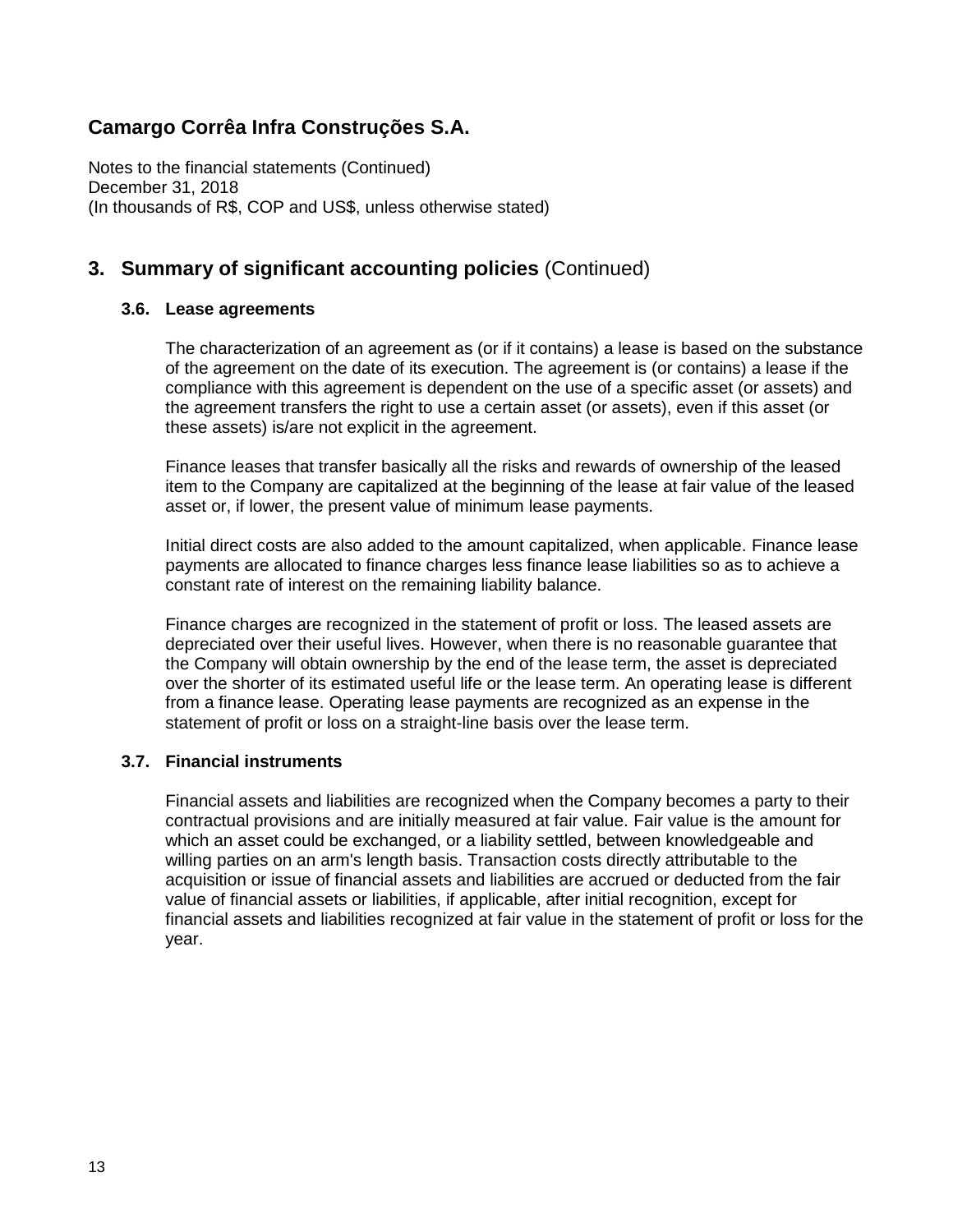Notes to the financial statements (Continued) December 31, 2018 (In thousands of R\$, COP and US\$, unless otherwise stated)

### **3. Summary of significant accounting policies** (Continued)

#### **3.7. Financial instruments** (Continued)

#### Financial assets

The classification of assets is determined upon initial recognition in the following categories:

- (i) Financial assets at fair value through profit or loss correspond to assets held for trading. A financial asset is classified as held for trading if:
	- (a) Acquired primarily to be sold in the short term; or
	- (b) Upon initial recognition, it is part of a portfolio of identified financial instruments that the Company jointly manages and has a recent actual pattern of short-term profits; or
	- (c) It is a derivative that is not designated as an effective hedging instrument.

Financial assets at fair value through profit or loss are stated at fair value, and any resulting gains or losses are recognized in profit or loss. They are mainly represented by cash and cash equivalents and short-term investments.

(ii) Amortized cost is mainly represented by the financial asset receivable with fixed or determinable payments not quoted in an active market classified as "Amortized cost". Amortized cost is initially measured at fair value plus any directly attributable transaction costs. After its initial recognition, it is measured at amortized cost using the effective interest rate method.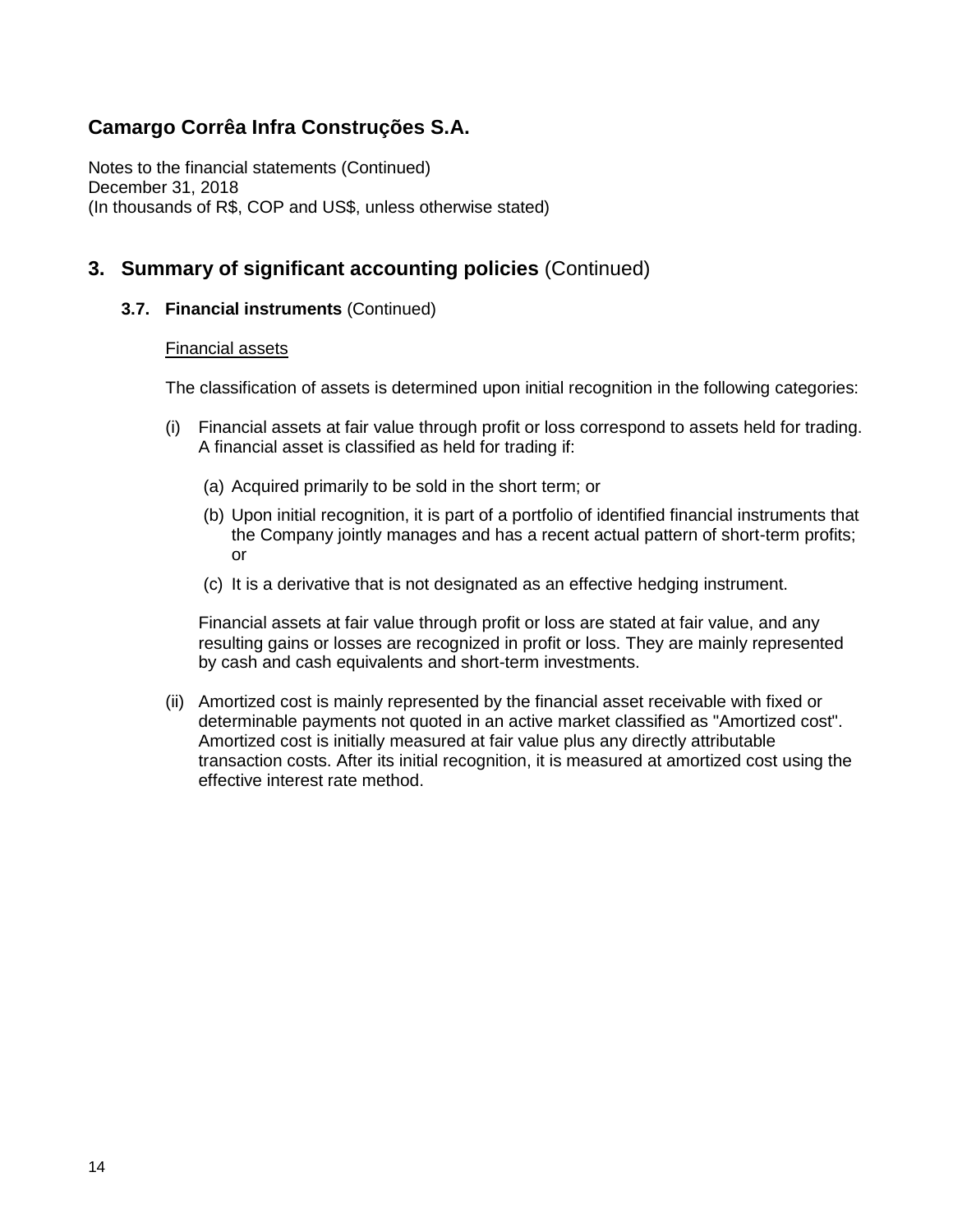Notes to the financial statements (Continued) December 31, 2018 (In thousands of R\$, COP and US\$, unless otherwise stated)

### **3. Summary of significant accounting policies** (Continued)

#### **3.7. Financial instruments** (Continued)

#### Derecognition (write-off) of financial assets

A financial asset (or, whenever the case, a portion of a financial asset or a portion of a group of similar financial assets) is derecognized when: a) the rights to receive cash flows from the asset have expired; b) the Company has transferred its rights to receive cash flows from the asset or has assumed an obligation to fully pay the cash flows received, without significant delay to a third party under an on-lending agreement; and (i) the Company has transferred substantially all risks and rewards of the asset, or (ii) the Company has neither transferred nor retained substantially all risks and rewards of the asset, but has transferred control over the asset.

When the Company has transferred its rights to receive cash flows from the asset or has executed an on-lending agreement, and has neither transferred nor retained substantially all risks and rewards of the asset, an asset is recognized to the extent of the Company's continued involvement with the asset. In this case, the Company also recognizes an associated liability. The transferred asset and the associated liability are measured on a basis that reflects the rights and obligations of the Company.

The continuous involvement as a guarantee over the transferred asset is measured at the original book value of the asset or by the maximum consideration required by the Company, whichever is lower.

#### Impairment test of financial assets

CPC 48 replaces the "incurred losses" model of CPC 38 with a prospective "expected losses" model. This new model applies to financial assets measured at amortized cost, except for investments in equity instruments and contractual assets.

The Company had no material effects on credit losses, given the favorable conditions of its counterparties.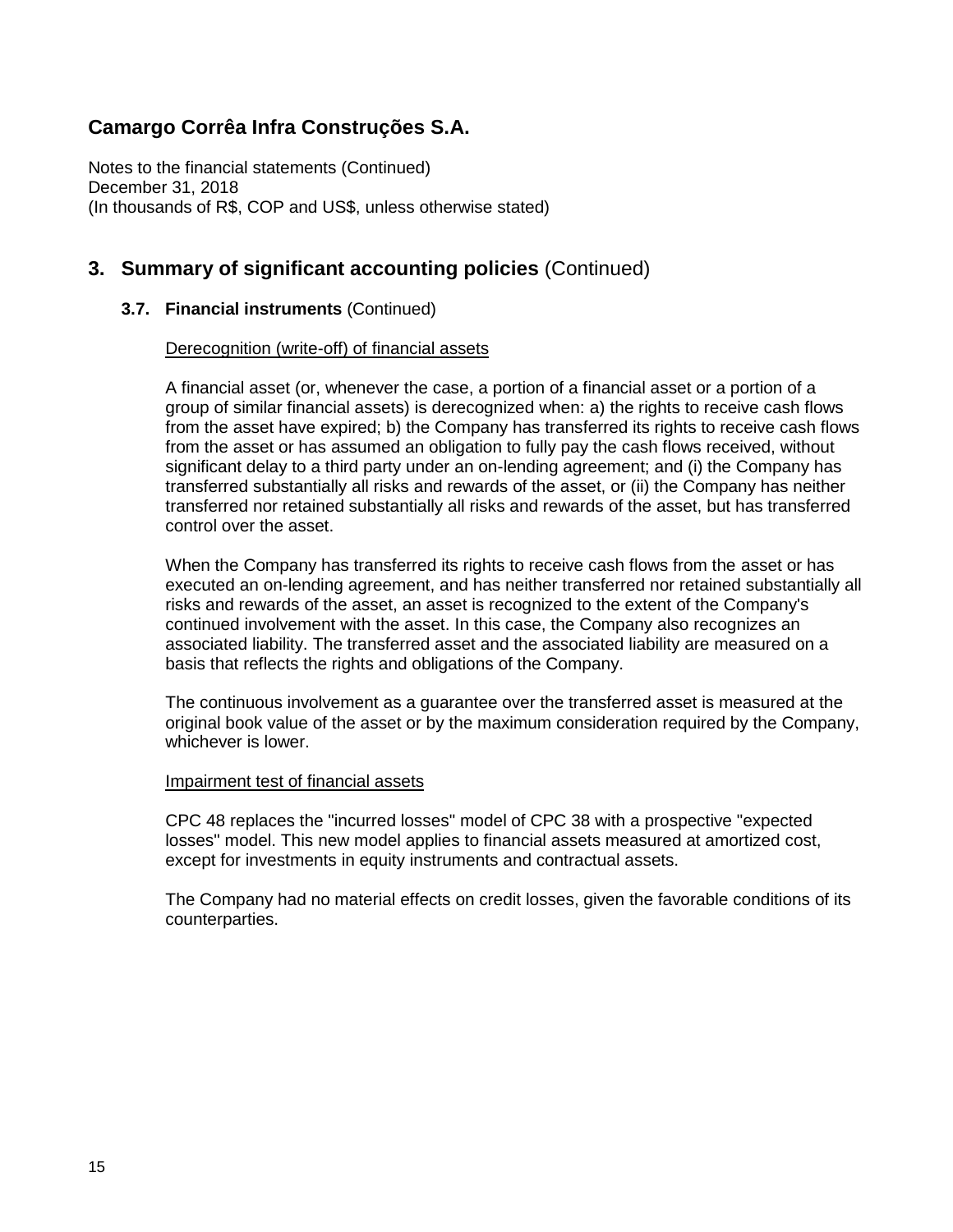Notes to the financial statements (Continued) December 31, 2018 (In thousands of R\$, COP and US\$, unless otherwise stated)

### **3. Summary of significant accounting policies** (Continued)

#### **3.7. Financial instruments** (Continued)

#### Financial liabilities

These are classified as "Financial liabilities at fair value through profit or loss" or "Other financial liabilities".

- (i) *Financial liabilities at fair value through profit or loss* are those held for trading or designated at fair value through profit or loss. Changes in fair value are recognized in profit or loss for the year.
- (ii) *Amortized cost*: it includes loans and financing initially measured at fair value, net of transaction costs. Subsequently, they are measured at amortized cost using the effective interest rate method, and finance cost is recognized based on the actual yield.

The effective interest rate method is used to calculate amortized cost of a financial liability and to allocate interest expenses for the respective period. The effective interest rate is the rate that exactly discounts the estimated future cash flows over the estimated life of the financial liability.

Revenue is recognized based on effective interest for debt instruments not characterized as financial assets at fair value through profit or loss.

#### Net presentation of financial assets and liabilities

Financial assets and liabilities are presented net in the statement of financial position if, and only if, there is a current enforceable legal right of offsetting the amounts recognized and if there is the intention to offset or realize the asset and settle the liability simultaneously.

#### Derivative financial instruments

Derivatives are initially recognized at fair value on the contracting date and are subsequently remeasured at fair value at the end of each year. Any gains or losses are recognized in profit or loss immediately, unless the derivative is designated and effective as a "cash flow hedge"; in this case, recognition in profit or loss depends on the nature of the hedge relationship. The Company had no derivative financial instruments at December 31, 2018 and 2017.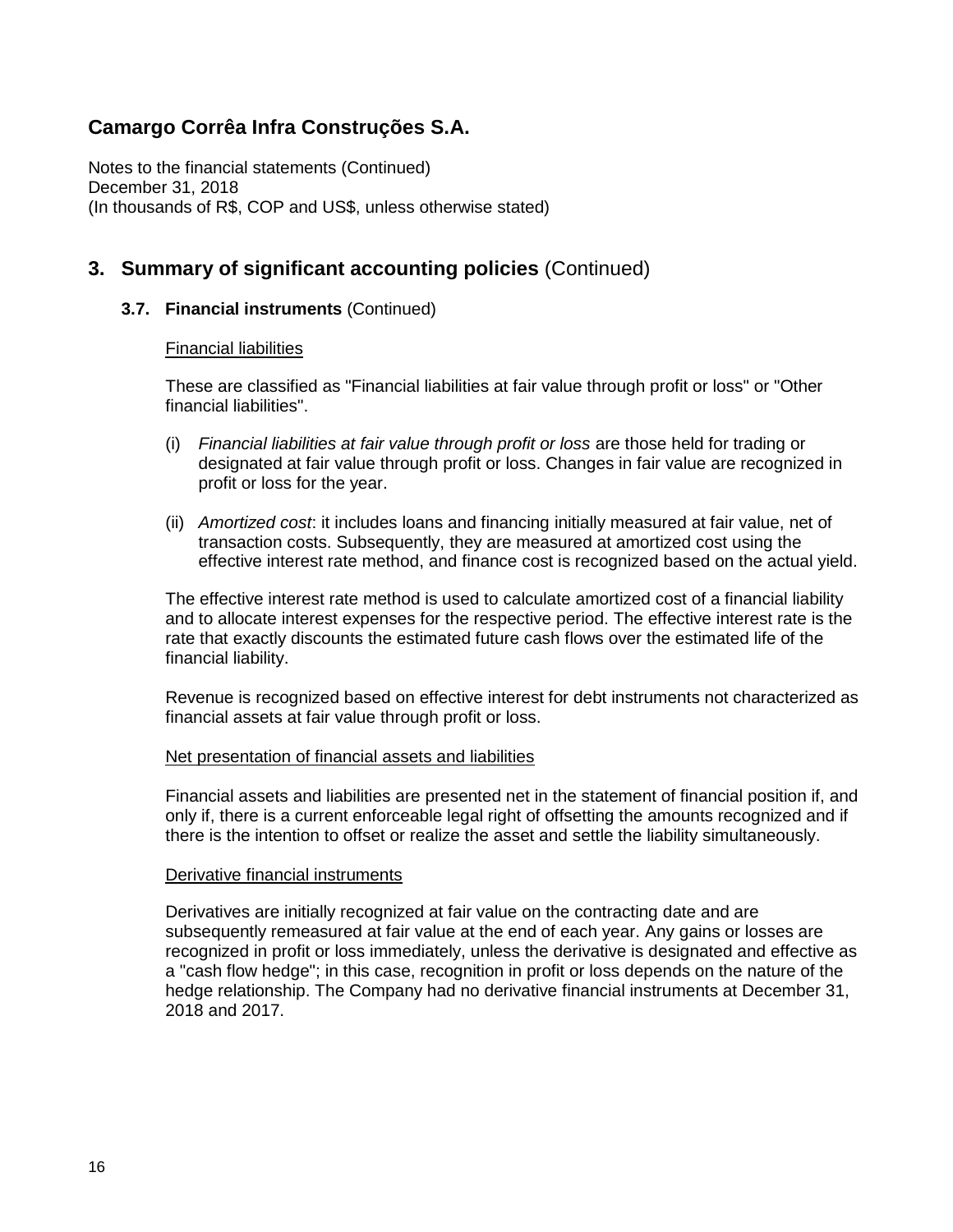Notes to the financial statements (Continued) December 31, 2018 (In thousands of R\$, COP and US\$, unless otherwise stated)

### **3. Summary of significant accounting policies** (Continued)

#### **3.8. Construction contracts and onerous contracts**

Service revenue is determined and recognized by virtue of the evolution of each construction. Revenue comprises the initial amount agreed in the contract plus variations resulting from additional requests, complaints and contractual incentive payments, provided that it is virtually certain that they will result in revenue and can be reliably measured.

Contract revenue is recognized in the statement of profit or loss in accordance with POC in the light of CPC 47. The costs of each contract are recognized as profit or loss in the period in which they are incurred, unless they determine an asset related to the future contract activity.

When profit or loss from a construction contract cannot be reliably estimated, its revenue is recognized up to the amount of costs incurred as long as its recovery is probable. If it is probable that total costs will exceed total contract revenue (characterizing an onerous contract), the loss relating to the excess between contracted revenue and estimated total cost is recognized immediately in profit or loss for the year in "Cost of services", matched against "Other obligations".

The amounts received prior to the provision of the corresponding services are recorded in the statement of financial position as liabilities in "Advances from customers". The amounts billed or unbilled recorded based on the service performed per construction, but not yet paid by the customer, are recorded in the statement of financial position as an asset in "Trade accounts receivable".

This conclusion was obtained through the analysis of construction contracts in progress, as well as the current procedures for revenue recognition.

Currently, the Company already carries out the accounting records based on CPC 47 - Revenue from Contracts with Customers, and performance obligations are already recognized in accordance with each contract and its amendments. In the management's opinion, there will be no significant variations in the determination of the impacts of contractual amendments and whether they will be considered a separate contract, part of the original contract or termination of the original contract and creation of a new one.

In the management's opinion, the Company will continue to meet at least one of the criteria necessary for the continued recognition of revenue over time.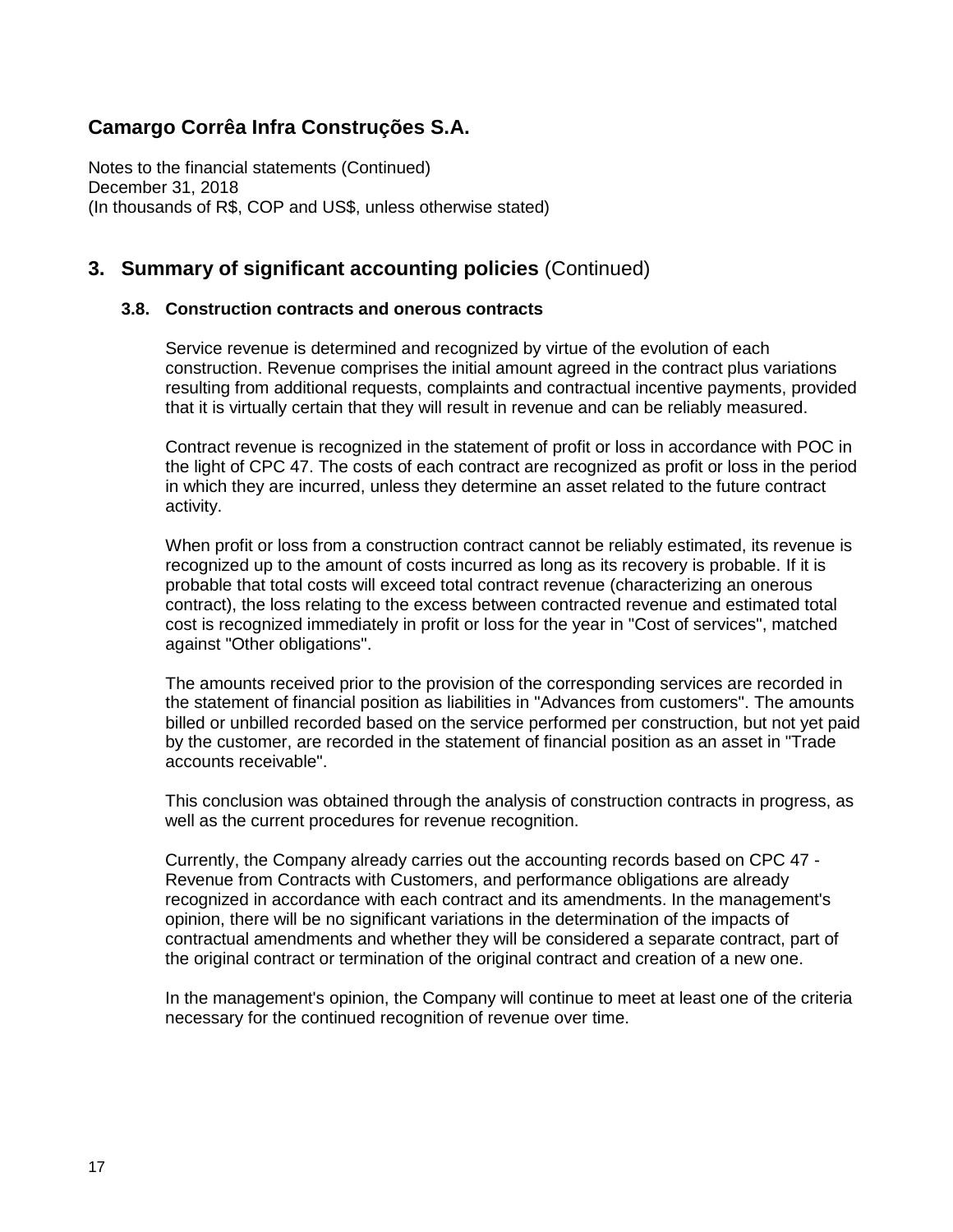Notes to the financial statements (Continued) December 31, 2018 (In thousands of R\$, COP and US\$, unless otherwise stated)

### **3. Summary of significant accounting policies** (Continued)

#### **3.9. Impairment of tangible assets**

At the end of each year, the Company reviews its tangible assets with a finite useful life to determine if there is any indication that such assets have impaired. If there is any indication, the recoverable amount of the asset is estimated for the purpose of identifying the need for provision for loss. When it is not possible to estimate the recoverable amount of an asset individually, the Company calculates the recoverable amount of the cash-generating unit to which the asset belongs.

If the recoverable amount of a calculated asset is lower than its book value, the book value of the asset is reduced to its recoverable amount. Impairment loss is recognized immediately in the statement of profit or loss.

#### **3.10. Income and social contribution taxes**

#### 3.10.1. Current taxes

Income taxes comprise both income and social contribution taxes. Income tax is calculated at a rate of 15%, plus a 10% surtax on taxable profit exceeding R\$240 over 12 months, whereas social contribution tax is computed at a rate of 9% on taxable profit, both recognized on an accrual basis; therefore, additions to book income deriving from temporarily nondeductible expenses or exclusions from temporarily nontaxable income upon determination of current taxable profit generate deferred tax assets or liabilities.

#### 3.10.2. Deferred taxes

Deferred taxes arise from temporary differences at the statement of financial position date between the tax bases of assets and liabilities and their book values. Deferred tax liabilities are recognized for all temporary tax differences, except:

- When the deferred tax liability arises from initial recognition of a goodwill or of an asset or liability in a transaction other than a business combination and does not affect, on the transaction date, the book profit or income or loss for tax purposes.
- On temporary differences related to investments in subsidiaries, when the period for reversal of such differences can be controlled and the temporary differences are not likely to be reversed in the near future.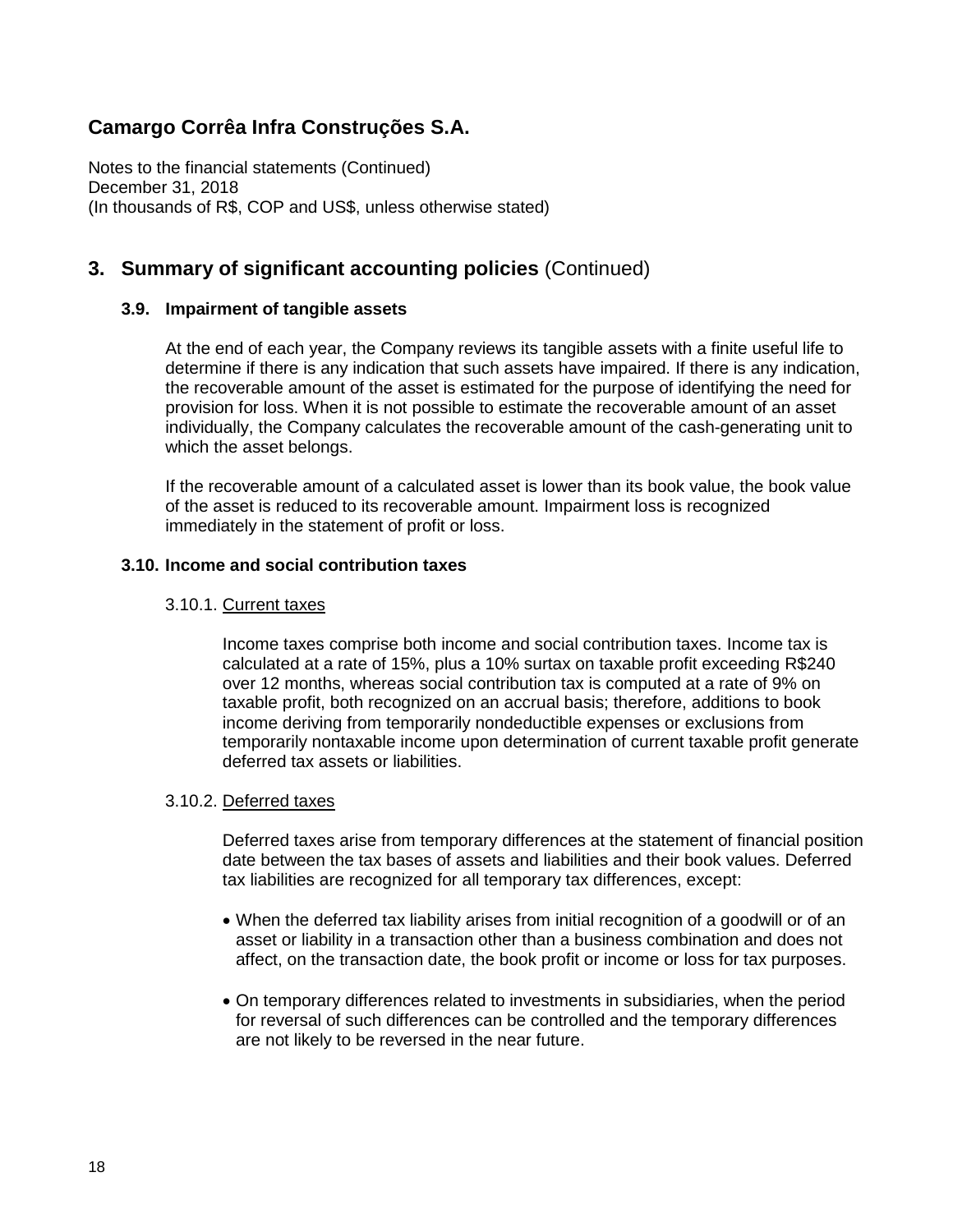Notes to the financial statements (Continued) December 31, 2018 (In thousands of R\$, COP and US\$, unless otherwise stated)

### **3. Summary of significant accounting policies** (Continued)

#### **3.10. Income and social contributions taxes** (Continued)

#### 3.10.2. Deferred taxes (Continued)

Deferred tax assets are recognized for all deductible temporary differences, unused tax credits and tax losses to the extent that taxable profit will likely be available so that deductible temporary differences can be realized, and unused tax credits and tax losses can be used, except:

- When the deferred tax asset related to the deductible temporary difference arises from initial recognition of an asset or liability in a transaction other than a business combination and does not affect, on the transaction date, the book profit or income or loss for tax purposes.
- On deductible temporary differences related to investments in subsidiaries, deferred tax assets are recognized only to the extent that it is probable that temporary differences will be reversed in the coming future and taxable profit will likely be available so that temporary differences can be used.

The book value of deferred tax assets is reviewed at each statement of financial position date and written off to the extent that taxable profits will not likely be available so that deferred tax assets can be used in whole or in part. Deferred tax assets written off are reviewed at each statement of financial position date and recognized to the extent that future taxable profits are likely to allow deferred tax assets to be recovered.

Deferred tax assets and liabilities are measured at the tax rate that is expected to be applicable in the year in which the asset will be realized or the liability settled, based on tax rates (and tax law) in force at the statement of financial position date.

#### **3.11. Basic/diluted earnings (loss) per share**

These are calculated by dividing net income (loss) for the year by the average number of outstanding shares during each fiscal year, in accordance with CPC 41 - Earnings per Share.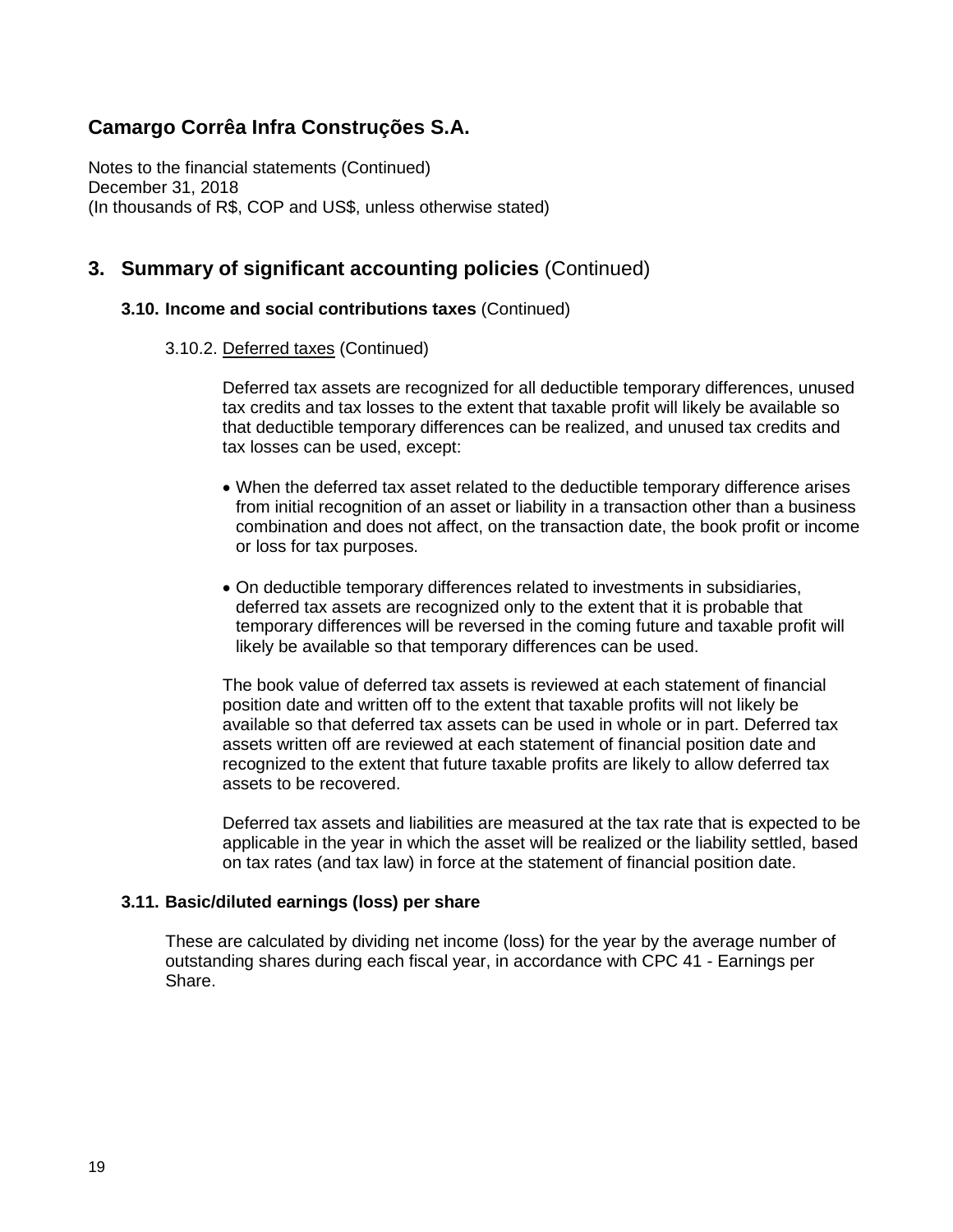Notes to the financial statements (Continued) December 31, 2018 (In thousands of R\$, COP and US\$, unless otherwise stated)

### **3. Summary of significant accounting policies** (Continued)

#### **3.12. Significant accounting judgments, estimates and assumptions**

#### **Judgments**

The preparation of the Company's financial statements requires management to make judgments and estimates and to adopt assumptions that affect the amounts disclosed referring to revenues, expenses, assets and liabilities, as well as disclosures of contingent liabilities, at the financial statement date.

However, uncertainty about these assumptions and estimates could lead to results that would require a material adjustment to the book value of assets or liabilities affected in future periods.

#### Estimates and assumptions

Key assumptions about sources of uncertainty in future estimates and other key sources of estimation uncertainty at the statement of financial position date that have a significant risk of causing a material adjustment to the book value of assets and liabilities in the next financial year are described below:

#### *Impairment of nonfinancial assets*

An impairment loss exists when the book value of an asset or cash-generating unit exceeds its recoverable amount, which is the higher of fair value less costs to sell and value in use. The calculation of fair value less costs to sell is based on information available on sales transactions of similar assets or market prices less additional costs for the disposal of the asset. The Company engaged a specialized company for the purpose of measuring the recoverable amount of significant PP&E at the end of the year ended December 31, 2018. The study considered a fair value analysis based on asset replacement costs and market value less costs to sell the asset.

#### *Revenue recognition, margin of construction contracts and provisions for contracts*

Construction contracts correspond to construction carried out, and gross revenue is recognized in profit or loss based on the proportion of work performed through the statement of financial position date and calculated by the proportion of costs incurred, as opposed to total estimated costs of the contract (POC), as set forth in CPC 47 – Revenue from Contracts with Customers.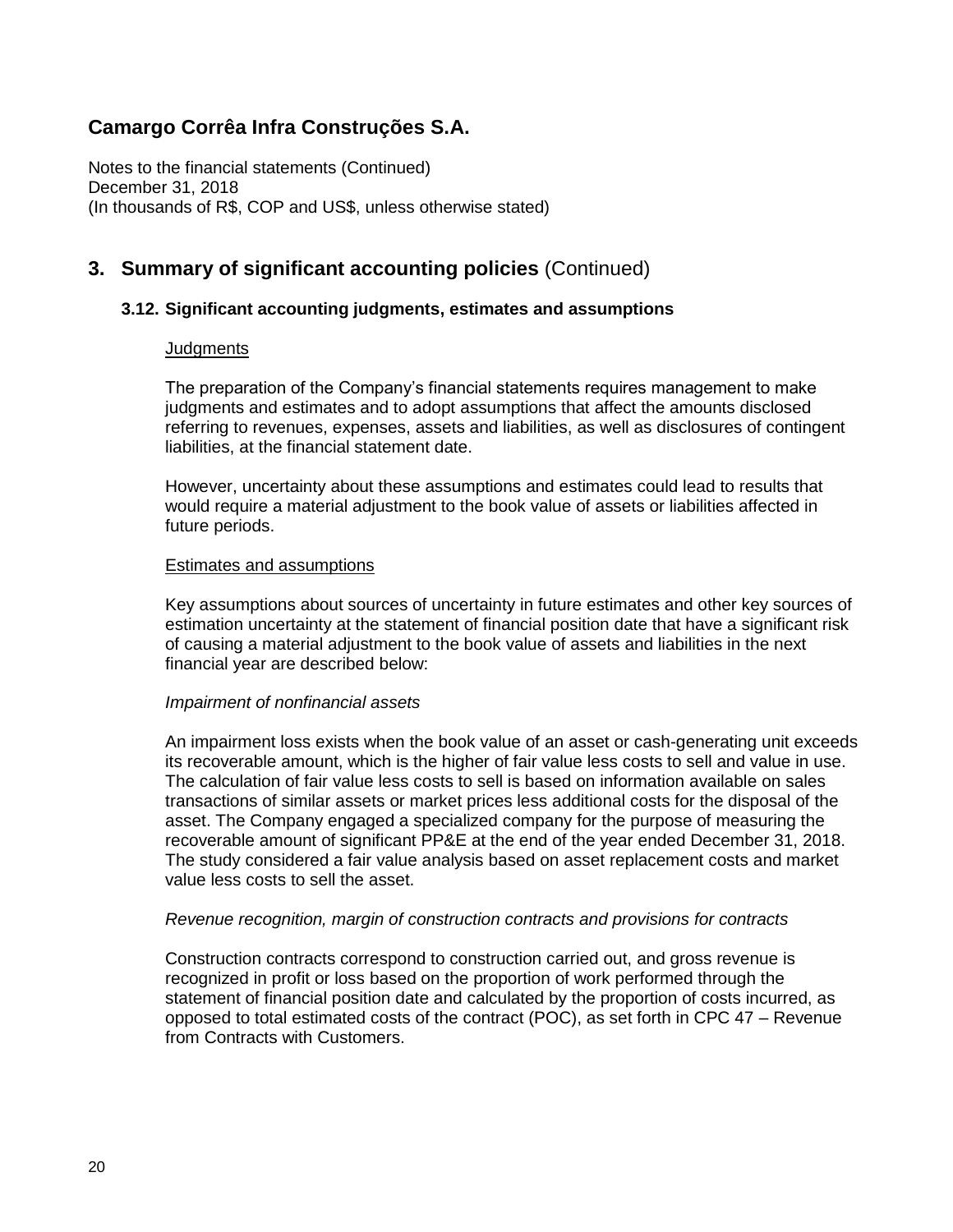Notes to the financial statements (Continued) December 31, 2018 (In thousands of R\$, COP and US\$, unless otherwise stated)

### **3. Summary of significant accounting policies** (Continued)

#### **3.12. Significant accounting judgments, estimates and assumptions** (Continued)

#### Estimates and assumptions (Continued)

*Revenue recognition, margin of construction contracts and provisions for contracts*  (Continued)

When review of the estimated income from contracts indicates that total contract costs exceed total revenue, the estimated loss is immediately recognized as expense in profit or loss for the year.

Estimated income from contracts is reviewed monthly over the contract period and represents the best estimate of future economic contract benefits, in addition to associated risks and obligations.

#### *Taxes*

There are uncertainties about the interpretation of complex tax regulations and the amount and timing of future taxable profit or loss. Given the long-term nature and complexity of existing contractual agreements, differences between the actual results and the assumptions made, or future changes in such assumptions, could require future adjustments to tax income and expenses already recorded.

#### *Provisions for tax, civil and labor contingencies*

The Company recognizes a provision for civil, labor and tax claims. Assessment of the likelihood of loss includes analysis of available evidence, the hierarchy of laws, available case law, the most recent court decisions and their relevance in the legal system, as well as the opinion of external legal advisors. Provisions are reviewed and adjusted considering changes in existing circumstances, such as the applicable statutes of limitation, tax audit conclusions, or additional exposures identified based on new matters or court decisions.

The settlement of transactions involving these estimates may result in amounts significantly different from those recorded in the financial statements due to uncertainties about the determination process. The Company reviews its estimates and assumptions on a monthly basis.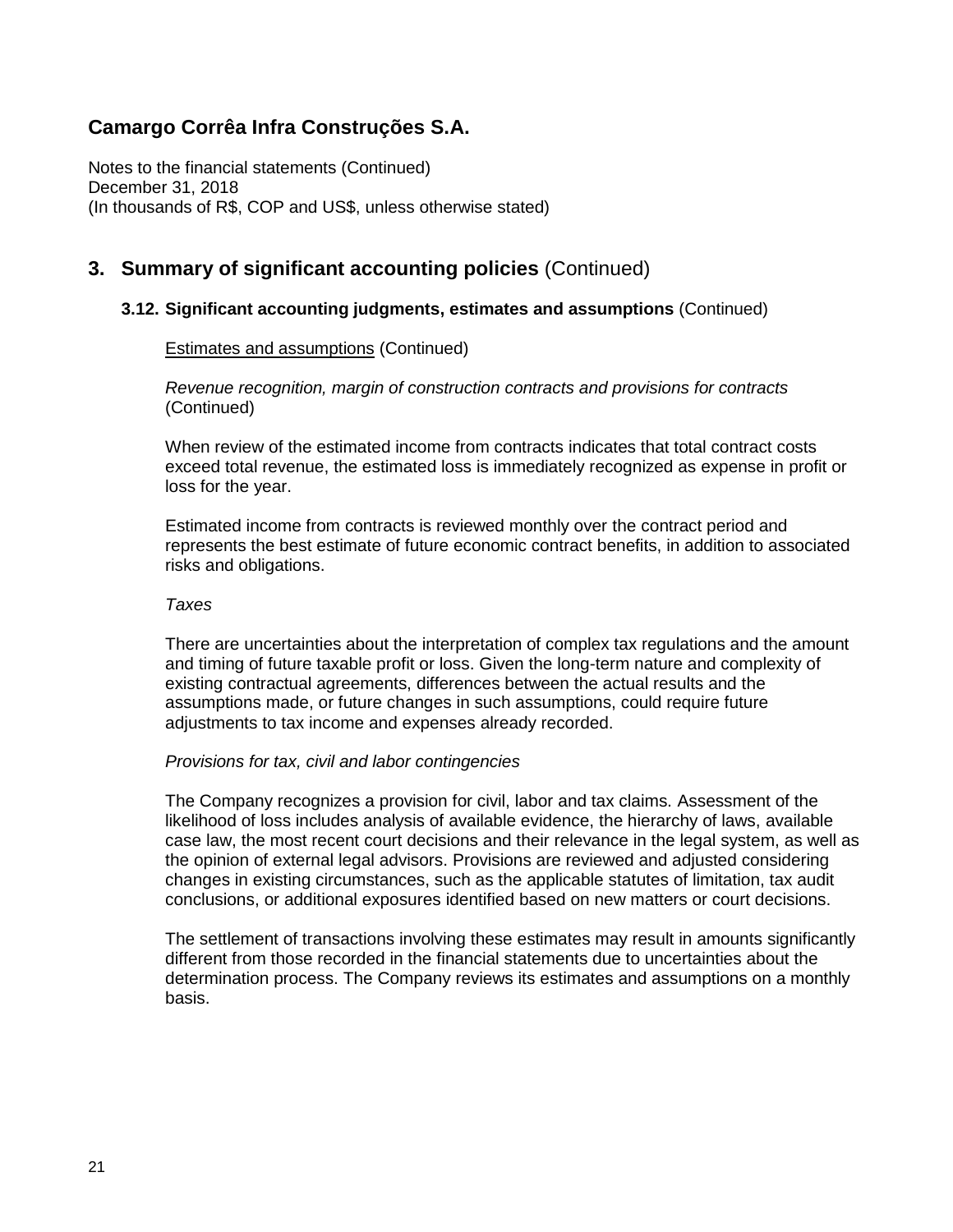Notes to the financial statements (Continued) December 31, 2018 (In thousands of R\$, COP and US\$, unless otherwise stated)

### **3. Summary of significant accounting policies** (Continued)

#### **3.13. Consortia**

According to CPC 19 (R2) - Joint Arrangements, interests in consortia are classified as joint arrangements with their assets, liabilities, revenues and expenses recognized line by line in asset and liability and profit or loss accounts, proportionally to the percentage of interest in each consortium.

#### **3.14. New, revised standards and interpretations issued**

The Company decided not to early adopt any other standard, interpretation or amendment issued but not yet in force. The nature and effectiveness of each of the new standards and amendments are described below:

| <b>Description</b><br><b>Pronouncement</b>                    |                                                                                                                                                                                                                                                                                                                                                                                                                        | <b>Effectiveness</b>                                        |
|---------------------------------------------------------------|------------------------------------------------------------------------------------------------------------------------------------------------------------------------------------------------------------------------------------------------------------------------------------------------------------------------------------------------------------------------------------------------------------------------|-------------------------------------------------------------|
| CPC 06 (R2) - Leases                                          | Correlation with international accounting standards -<br>IFRS 16. It refers to the definition and guidance for<br>the lease agreement provided for in IAS 17.                                                                                                                                                                                                                                                          | Annual periods beginning<br>on or after January 1.<br>2019. |
| ICPC 22 - Uncertainty<br>Over Income Tax<br><b>Treatments</b> | Correlation with international accounting standards -<br>IFRIC 23. It addresses the recognition of income<br>taxes in cases where tax treatment involves<br>uncertainty that affects the application of IAS 12<br>(CPC 32) and does not apply to taxes outside the<br>scope of IAS 12, nor does it specifically include the<br>requirements relating to interest and fines associated<br>with uncertain tax treatment. | Annual periods beginning<br>on or after January 1,<br>2019. |

The Company intends to adopt the new standards and/or amendments on the required effective date based on the method applicable to each pronouncement, which may be presented retrospectively or prospectively. In the Company's preliminary assessment, these amendments are not expected to have a significant impact on its financial statements.

#### **3.15. Translation to US Dollars (US\$) and Colombian Pesos (COP) for the convenience of the users**

The financial statements were prepared originally in Brazilian Reais. For convenience of the users, the financial statements of December 31, 2018 were translated to US dollars (US\$) and Colombian pesos (COP), at the exchange rate of R\$3,8748 for US\$1.00 and R\$0.001194 for COP1.00, as of December 31, 2018. The purpose of translation is only for convenience of the users and should not be read as a declaration that the values in Brazilian Reais could be translated to US dollars and Colombian pesos or in any other currency.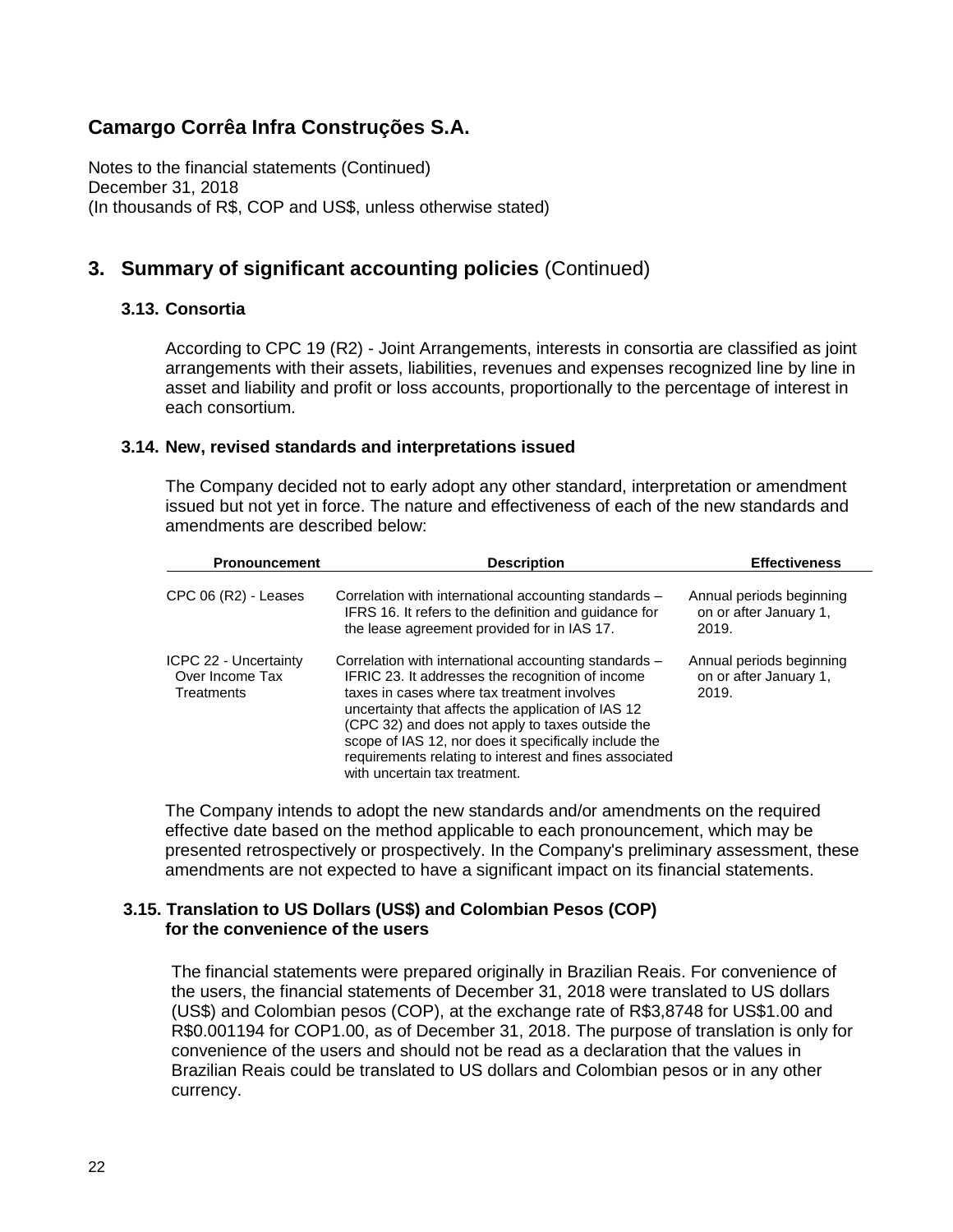Notes to the financial statements (Continued) December 31, 2018 (In thousands of R\$, COP and US\$, unless otherwise stated)

### **4. Cash and cash equivalents and marketable securities**

|                                        | Cash and cash equivalents |                    |                | <b>Marketable securities</b> |                |                    |                |             |
|----------------------------------------|---------------------------|--------------------|----------------|------------------------------|----------------|--------------------|----------------|-------------|
|                                        | 2018<br>US\$              | 2018<br><b>COP</b> | 2018<br>R\$    | 2017<br>R\$                  | 2018<br>US\$   | 2018<br><b>COP</b> | 2018<br>R\$    | 2017<br>R\$ |
| Cash and banks                         | 752                       | 2.439.698          | 2.913          | 48                           | $\blacksquare$ |                    |                |             |
| Repurchase agreements                  | $\blacksquare$            |                    | $\blacksquare$ |                              | $\blacksquare$ |                    | $\blacksquare$ | 37.393      |
| Exclusive fund                         | 119                       | 385.260            | 460            | 2.496                        | $\blacksquare$ |                    | ۰              | 3.506       |
| Bank Deposit Certificates (CDBs) 1,066 |                           | 3.461.474          | 4.133          | 3.042                        | $\blacksquare$ |                    |                |             |
| Total                                  | 1,937                     | 6,286,432          | 7.506          | 5.586                        | ٠              |                    | $\blacksquare$ | 40.899      |

Short-term investments correspond to transactions held with first-tier national financial institutions in CDBs. These transactions mostly yield based on the CDI variation, under normal market conditions and rates.

At December 31, 2018, the repurchase agreements and exclusive funds have a yield between 50% and 99.65% (50% and 115% at December 31, 2017) of the Interbank Deposit Certificate (CDI), mainly comprising fixed income investments, National Treasury Bills and Financial Treasury Bills.

The exclusive fund is administered by Banco Itaú, which invests in fixed income, government bonds (SELIC Treasury (LFT) and Fixed Treasury (LTN)), debentures and financial bills of firsttier banks.

### **5. Trade accounts receivable**

#### Breakdown of accounts receivable

|                                              | 2018  | 2018       | 2018    | 2017                     |
|----------------------------------------------|-------|------------|---------|--------------------------|
|                                              | US\$  | <b>COP</b> | R\$     | R\$                      |
| National service provision - unbilled        | 6,896 | 22,379,397 | 26.721  | 9.159                    |
| National service provision - billed balances | 2,041 | 6,623,116  | 7,908   | 11,984                   |
| Subtotal                                     | 8,937 | 29,002,513 | 34.629  | 21,143                   |
| Allowance for doubtful accounts              | (292) | (947, 237) | (1,131) | $\overline{\phantom{0}}$ |
| Total                                        | 8,645 | 28,055,276 | 33.498  | 21,143                   |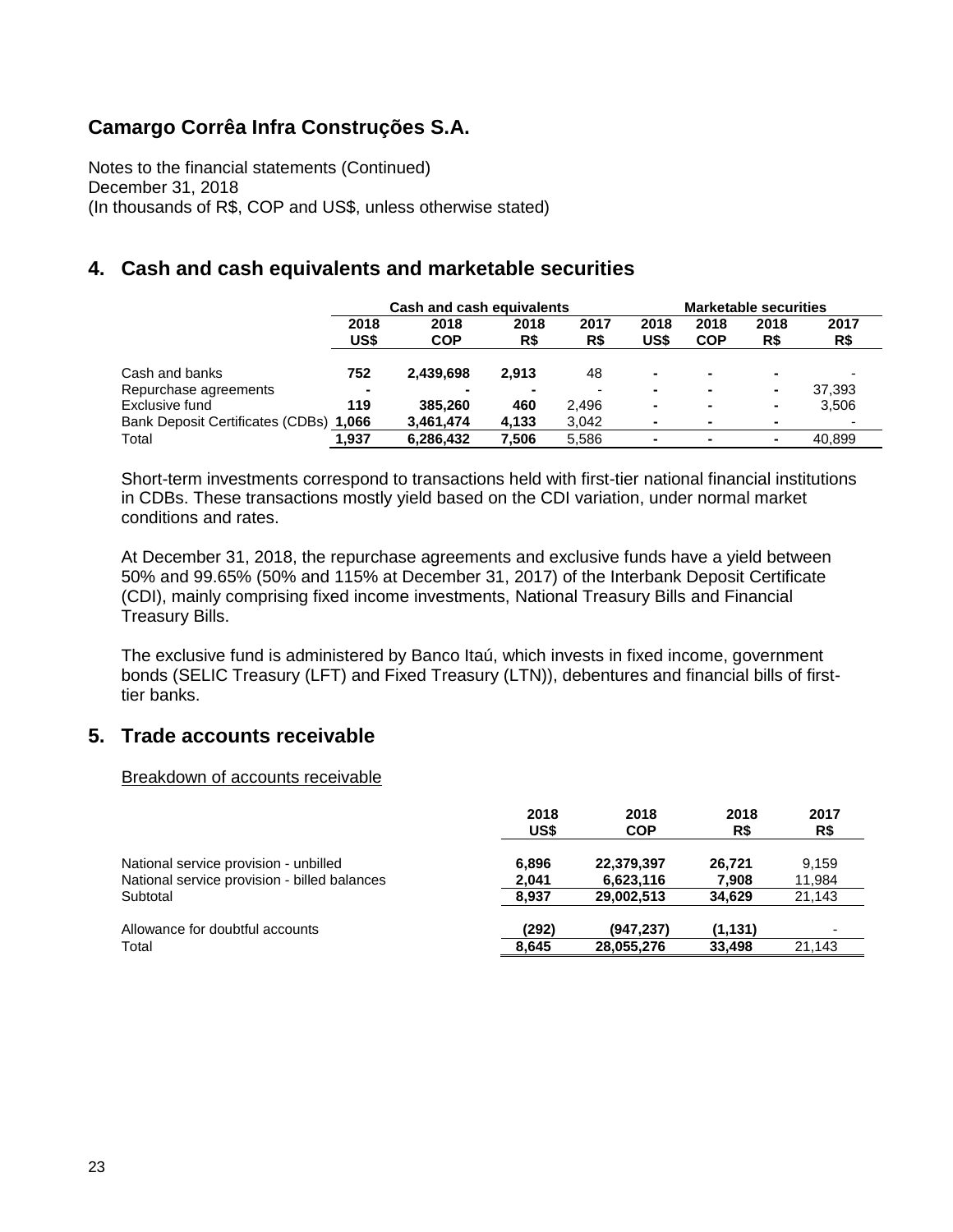Notes to the financial statements (Continued) December 31, 2018 (In thousands of R\$, COP and US\$, unless otherwise stated)

### **5. Trade accounts receivable** (Continued)

#### Aging list of accounts receivable

|                          | 2018<br>US\$ | 2018<br><b>COP</b> | 2018<br>R\$ | 2017<br>R\$ |
|--------------------------|--------------|--------------------|-------------|-------------|
| Unbilled                 | 6,896        | 22,379,397         | 26.721      | 9,159       |
| Falling due              | 1,573        | 5,103,015          | 6,093       | 10,189      |
| Overdue - 0 to 30 days   | 20           | 64.489             | 77          |             |
| Overdue - 31 to 60 days  | 14           | 46.064             | 55          | 595         |
| Overdue - 61 to 90 days  | 60           | 194.305            | 232         | 1,069       |
| Overdue - 91 to 180 days | 232          | 752.931            | 899         | 131         |
| Overdue - Above 181 days | 142          | 462.312            | 552         |             |
| Total                    | 8,937        | 29,002,513         | 34,629      | 21,143      |

#### Changes in allowance for doubtful accounts

|                               | 2018<br>US\$ | 2018<br><b>COP</b> | 2018<br>R\$ | 2017<br>R\$ |
|-------------------------------|--------------|--------------------|-------------|-------------|
| Balances at beginning of year |              |                    |             |             |
| Set up (Note 16)              | (292)        | (947.237)          | (1,131)     |             |
| Balances at end of year       | (292)        | (947.237)          | (1,131)     | -           |

### **6. Related parties**

|                                                       |                                                   |       |             |        | <b>Current</b>     |      | <b>Noncurrent</b> |      |
|-------------------------------------------------------|---------------------------------------------------|-------|-------------|--------|--------------------|------|-------------------|------|
|                                                       | <b>Current assets</b><br><b>Noncurrent assets</b> |       | liabilities |        | <b>liabilities</b> |      |                   |      |
|                                                       | 2018                                              | 2017  | 2018        | 2017   | 2018               | 2017 | 2018              | 2017 |
| Reimbursement of costs                                |                                                   |       |             |        |                    |      |                   |      |
| Construções e Comércio Camargo Corrêa S.A.            | 3,160                                             | 2,127 |             |        |                    |      |                   |      |
| Camargo Corrêa Infra Projetos S.A.                    |                                                   | 2,134 |             |        |                    |      |                   |      |
| Camargo Corrêa Naval Part. Ltda.                      | 9                                                 | 13    |             |        |                    |      |                   |      |
| Intercompany loan                                     |                                                   |       |             |        |                    |      |                   |      |
| Camargo Corrêa Construções e Participações S.A. (a)   |                                                   |       |             | 92,360 |                    |      |                   |      |
| Construções e Comércio Camargo Corrêa S.A. (a)        |                                                   |       | 65,617      |        |                    |      |                   |      |
| Camargo Corrêa Infra Projetos S.A. Colombian unit (b) |                                                   |       |             |        |                    |      | 17,569            |      |
| Camargo Corrêa Infra Projetos S.A. (b)                |                                                   |       |             |        |                    |      | 17,559            |      |
| Accounts payable                                      |                                                   |       |             |        |                    |      |                   |      |
| Construções e Comércio Camargo Corrêa S.A.            |                                                   |       |             |        |                    | 344  |                   |      |
| Camargo Corrêa Infra Projetos S.A.                    |                                                   |       |             |        | 2.801              |      |                   |      |
| Consórcio Constr. São Lourenco                        |                                                   |       |             |        | 180                | 25   |                   |      |
| Intercement Brasil S.A.                               |                                                   |       |             |        |                    | 9    |                   |      |
| Camargo Corrêa Energia e Indústria S.A.               |                                                   |       |             |        |                    | 72   |                   |      |
| Total $-$ R\$                                         | 3,169                                             | 4,274 | 65,617      | 92,360 | 2,981              | 450  | 35,128            |      |
| Total - COP                                           | 2,654,104                                         |       | 54,955,611  |        | 2,496,650          |      | 29,420,436        |      |
| Total - US\$                                          | 818                                               |       | 16,934      |        | 769                |      | 9,066             |      |

(a) These represent intercompany loan agreements with no fixed maturity, with interest of 3% p.a.

(b) These represent intercompany loan agreements with fixed maturity, with interest of 3.5% p.a. + Libor with Camargo Corrêa Infra Projetos S.A. Colombian unit and interest of 3% p.a. with Camargo Corrêa Infra Projetos S.A.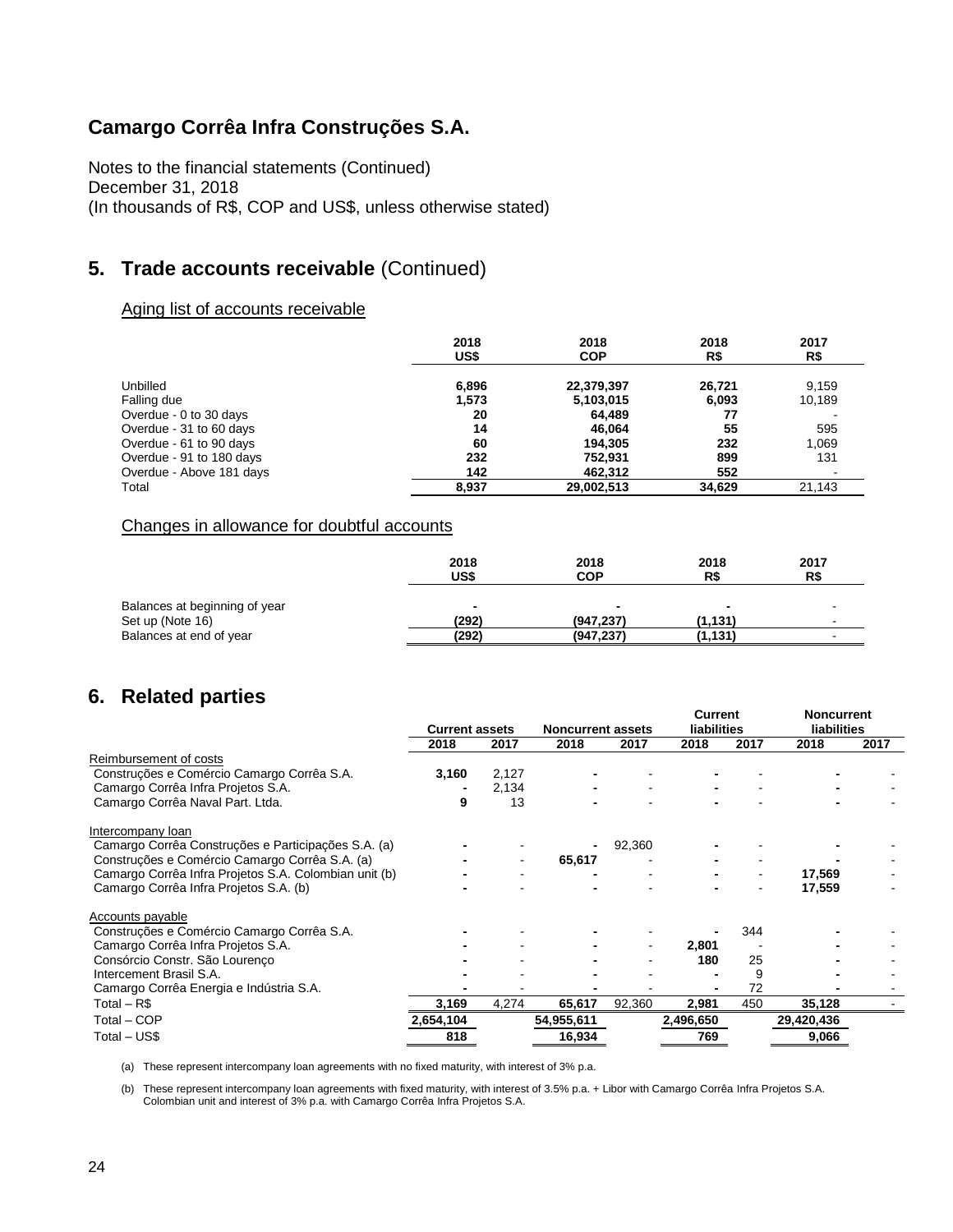Notes to the financial statements (Continued) December 31, 2018 (In thousands of R\$, COP and US\$, unless otherwise stated)

### **6. Related parties** (Continued)

|                                                     |            | Revenue |           | <b>Expense</b> |
|-----------------------------------------------------|------------|---------|-----------|----------------|
|                                                     | 2018       | 2017    | 2018      | 2017           |
| Construction services                               |            |         |           |                |
| CCR - Conces. Sist. Anhanguera-Bandeirantes         | 15,967     | 71,720  |           |                |
| Consórcio Const. São Lourenco                       | 16,325     | 41,001  |           |                |
| Intercement Brasil S.A.                             |            |         |           | (282)          |
| Administrative services                             |            |         |           |                |
| Construções e Comércio Camargo Corrêa S.A.          | 4,746      |         |           | (1,450)        |
| Camargo Corrêa Infra Projetos S.A - Colombian unit  | 539        |         |           |                |
| Camargo Corrêa Infra Projetos S.A.                  |            | 1,633   | (30)      |                |
| Camargo Corrêa Energia e Industria S.A.             |            | 178     | (20)      |                |
| Camargo Corrêa Naval Participações Ltda             | 53         | 13      |           |                |
| Interest on intercompany loan (Note 17)             |            |         |           |                |
| Construções e Comércio Camargo Corrêa S.A.          | 189        |         |           |                |
| Camargo Corrêa Infra Projetos S.A. - Colombian unit |            |         | (167)     |                |
| Camargo Corrêa Construções e Participações S.A.     | 2,433      | 2,796   |           |                |
| Camargo Corrêa Infra Projetos S.A.                  |            |         | (203)     |                |
| Total $-$ R\$                                       | 40,252     | 117,341 | (420)     | (1,732)        |
| Total - COP                                         | 33,711,893 |         | (351,759) |                |
| Total – US\$                                        | 10,388     |         | (108)     |                |

Management compensation for the year ended December 31, 2018 was paid by another company of the CCInfra Group.

### **7. Assets available for sale**

These represent equipment and property, plant and equipment for trading. For the year ended December 31, 2018, the Company reclassified the amount of R\$3,764 – US\$971 – COP3,152,429 (R\$525 in 2017) from PP&E, see Note 9.

### **8. Other receivables**

|                                               | 2018  | 2018        | 2018    | 2017  |
|-----------------------------------------------|-------|-------------|---------|-------|
|                                               | US\$  | <b>COP</b>  | R\$     | R\$   |
| Advances to suppliers                         | 466   | 1,510,888   | 1,804   | 1,740 |
| Income and social contribution taxes          | 411   | 1.332.496   | 1,591   | 2,211 |
| Accounts receivable from consortia (a)        | 1,254 | 4,072,864   | 4,863   | 1,495 |
| Accounts receivable from third parties (b)    | 631   | 2,048,576   | 2,446   |       |
| Contractual withholdings with customers       | 333   | 1,081,240   | 1,291   | 1,062 |
| Vacation pay advance                          | 90    | 290,620     | 347     | 271   |
| Prepaid expenses                              | 301   | 977,387     | 1,167   |       |
| Other                                         | 141   | 456.450     | 545     | 901   |
| Subtotal                                      | 3,627 | 11,770,521  | 14.054  | 7,680 |
| Allowance for doubtful accounts (Note 16) (a) | (792) | (2,568,677) | (3,067) |       |
| Total                                         | 2,835 | 9,201,844   | 10,987  | 7,680 |
| Classified in current assets                  | 2.709 | 8,792,296   | 10.498  | 7,292 |
| Classified in noncurrent assets               | 126   | 409,548     | 489     | 388   |
|                                               | 2,835 | 9.201.844   | 10,987  | 7,680 |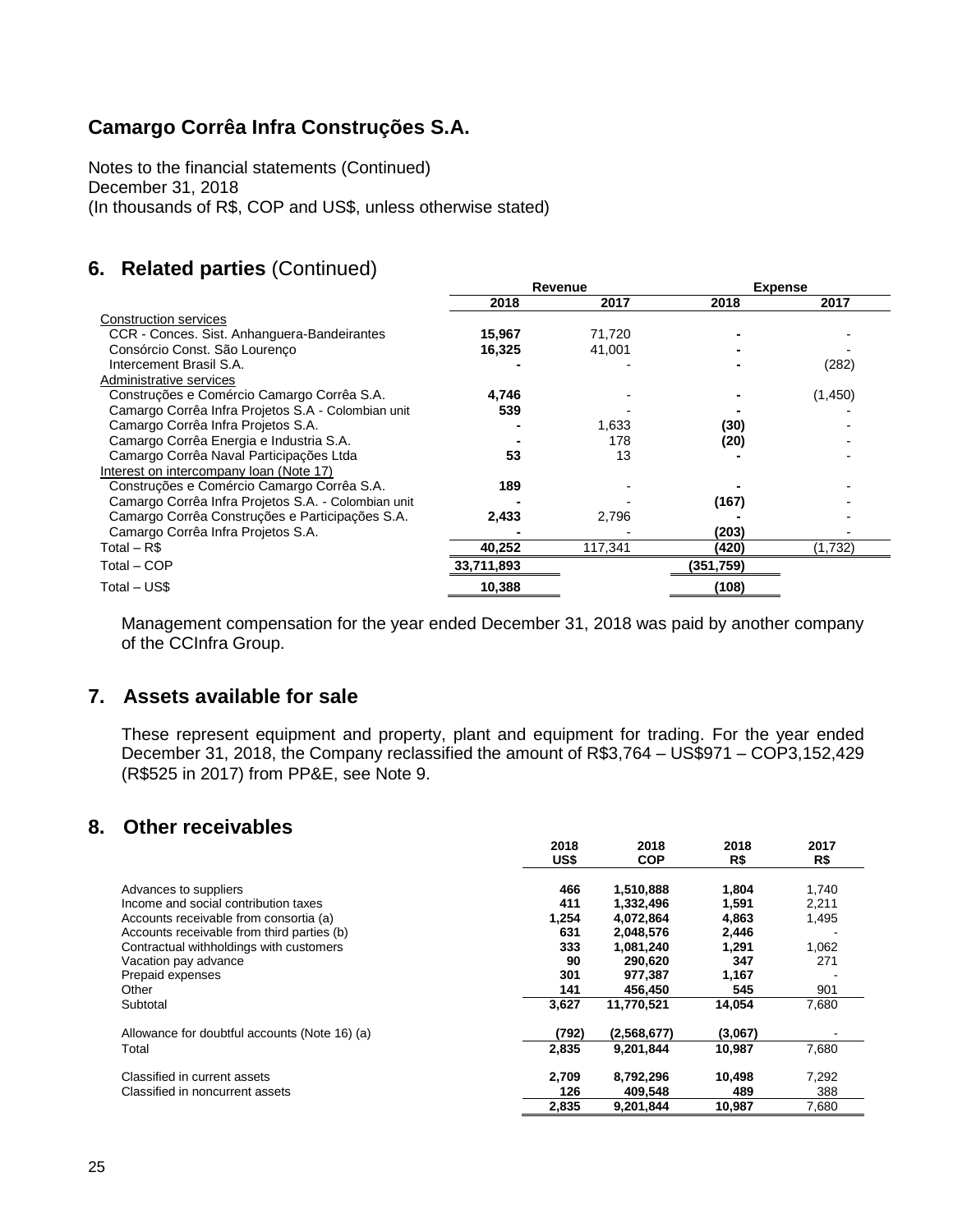Notes to the financial statements (Continued) December 31, 2018 (In thousands of R\$, COP and US\$, unless otherwise stated)

### **8. Other receivables** (Continued)

(a) At December 31, 2018, it refers to prepayments to consortia above the interest percentage held by the Company, particularly consortia Corredor Bileo Soares R\$918 – US\$237 – COP768,844 (R\$486 in 2017), BRT Salvador R\$541 – US\$140 – COP453,099 and Terminal de Itaquera R\$3,067 – US\$792 – COP2,568,677 (R\$993 in 2017), and for this an allowance for doubtful accounts was set up.

(b) It refers to a loan agreement with third parties, maturing on 03/2019 and with interest of 9.2% p.a.

### **9. Property, plant and equipment**

|                               |             | 2017                               |             |                               |
|-------------------------------|-------------|------------------------------------|-------------|-------------------------------|
|                               | Cost        | <b>Accumulated</b><br>depreciation |             | Residual value Residual value |
| Machinery and equipment       | 287,634     | (154, 880)                         | 132.754     | 104,719                       |
| <b>Vehicles</b>               | 79,388      | (28, 193)                          | 51,195      | 10,736                        |
| IT equipment and other        | 56          | (32)                               | 24          | 67                            |
| Tooling                       |             |                                    |             | 9                             |
| <b>Furniture and fixtures</b> |             | (1)                                |             | 121                           |
| Construction in progress      | 914         |                                    | 914         | 1,227                         |
| Total $-$ R\$                 | 367,997     | (183,106)                          | 184,891     | 116,879                       |
| Total - COP                   | 308,205,193 | (153, 355, 109)                    | 154,850,084 |                               |
| Total - US\$                  | 94,972      | (47,256)                           | 47,716      |                               |

Changes in PP&E are as follows:

|                                                | US\$     | <b>COP</b>    | R\$      |
|------------------------------------------------|----------|---------------|----------|
| <b>Balance at December 31, 2016</b>            | 2,283    | 7,408,710     | 8,846    |
| Additions                                      | 426      | 1.382.747     | 1.651    |
| Increase through capital contribution          | 29,648   | 96,216,919    | 114,883  |
| Write-offs                                     | (285)    | (926.298)     | (1, 106) |
| Depreciation                                   | (173)    | (562,814)     | (672)    |
| Provision for impairment (Note 16)             | (1,600)  | (5, 190, 955) | (6, 198) |
| Transfer to "assets held for sale"             | (135)    | (439,698)     | (525)    |
| <b>Balance at December 31, 2017</b>            | 30.164   | 97.888.611    | 116.879  |
| Additions                                      | 543      | 1.762.982     | 2,105    |
| Increase through capital contribution (Note 1) | 20,118   | 65,286,432    | 77,952   |
| Write-offs                                     | (1, 851) | (6,005,863)   | (7, 171) |
| Depreciation                                   | (537)    | (1,743,719)   | (2,082)  |
| Provision for impairment (Note 16)             | 251      | 815.745       | 974      |
| Transfer to intangible assets                  | (1)      | (1,675)       | (2)      |
| Transfer to "assets held for sale" (Note 7)    | (971)    | (3.152,429)   | (3,764)  |
| <b>Balance at December 31, 2018</b>            | 47.716   | 154.850.084   | 184.891  |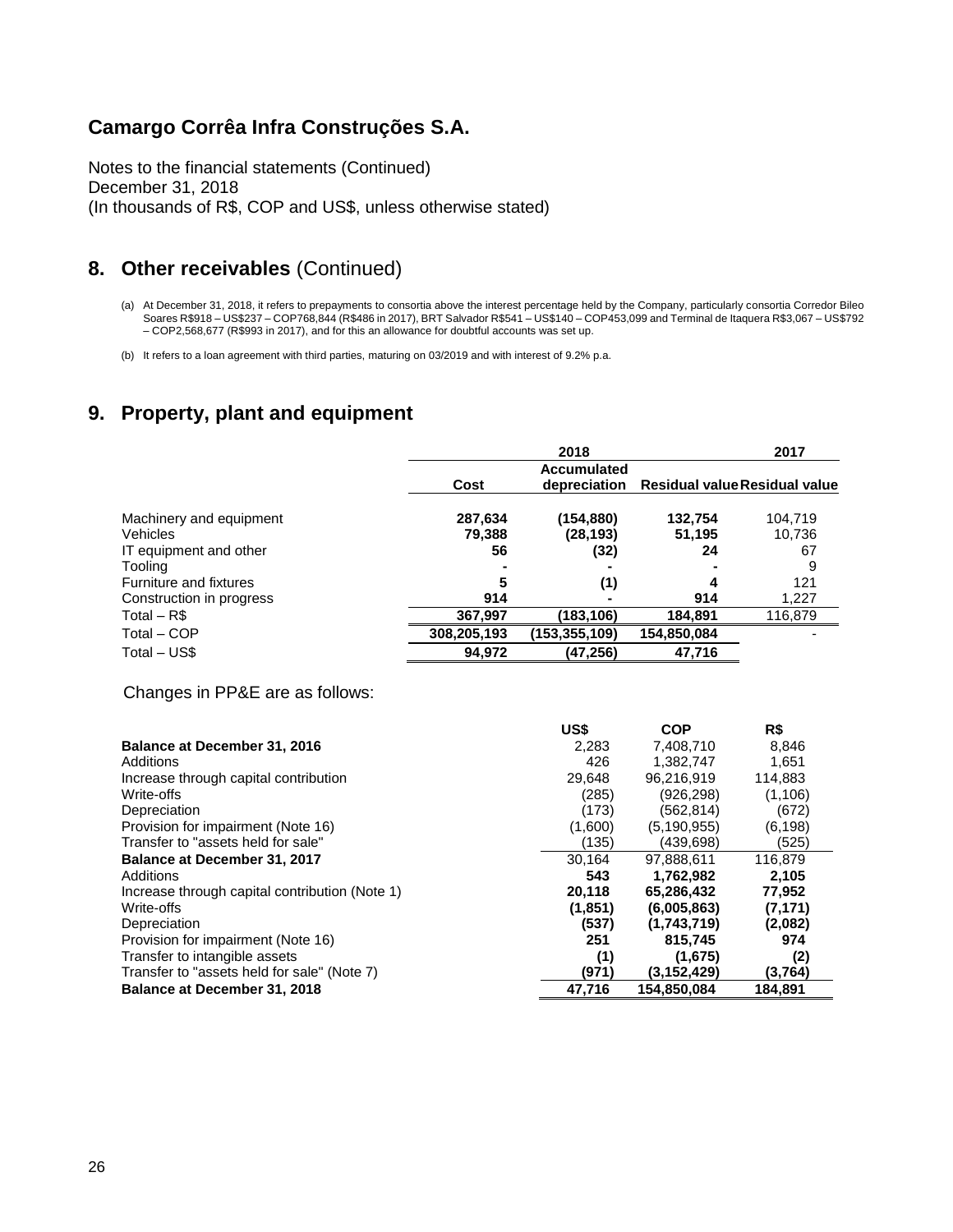Notes to the financial statements (Continued) December 31, 2018 (In thousands of R\$, COP and US\$, unless otherwise stated)

### **10. Payroll, vacation and charges payable**

|                                                                       | 2018<br>US\$ | 2018<br><b>COP</b>   | 2018<br>R\$  | 2017<br>R\$    |
|-----------------------------------------------------------------------|--------------|----------------------|--------------|----------------|
| Accrued vacation pay and social charges<br>Social Security Tax (INSS) | 1.026<br>205 | 3,330,821<br>664,154 | 3.977<br>793 | 5,690<br>1,346 |
| Withholding Tax on salaries                                           | 338          | 1,096,315            | 1,309        | 1,175          |
| Unemployment Compensation Fund (FGTS)                                 | 93           | 303.183              | 362          | 410            |
| Provision for profit sharing                                          | 325          | 1,054,439            | 1,259        | 799            |
| Other                                                                 | 49           | 158.291              | 189          | 84             |
|                                                                       | 2,036        | 6,607,203            | 7,889        | 9.504          |

### **11. Loans and financing**

At December 31, 2018, the Company has a balance of R\$20,080 – US\$5,182 – COP16,817,421 as loans and financing in the form of FINAME - Financing Fund for the Acquisition of Industrial Machinery and Equipment (R\$3 in 2017), with R\$6,196 – US\$1,599 – COP5,189,280 classified in current liabilities and R\$13,884 – US\$3,583 – COP11,628,141 in noncurrent liabilities, maturing until 2024 and with interest rate of 3% to 10% p.a. / TJLP (Long-Term Interest Rate), rate applicable for 2018 of 6.98% (7% in 2017).

At December 31, 2018, the aging list of noncurrent portions is as follows:

|              | US\$  | <b>COP</b> | R\$    |  |
|--------------|-------|------------|--------|--|
| 2020         | 1,245 | 4,040,201  | 4.824  |  |
| 2021         | 975   | 3,163,317  | 3,777  |  |
| 2022         | 851   | 2,762,144  | 3,298  |  |
| 2023 to 2024 | 512   | 1.662.479  | 1,985  |  |
| Total        | 3.583 | 11.628.141 | 13.884 |  |

#### **Guarantees**

In guarantee of financing in the FINAME BNDES modality, assignments in trust of the acquired equipment were granted.

In such loans and financing, there are no contractual clauses requiring the maintenance of covenants.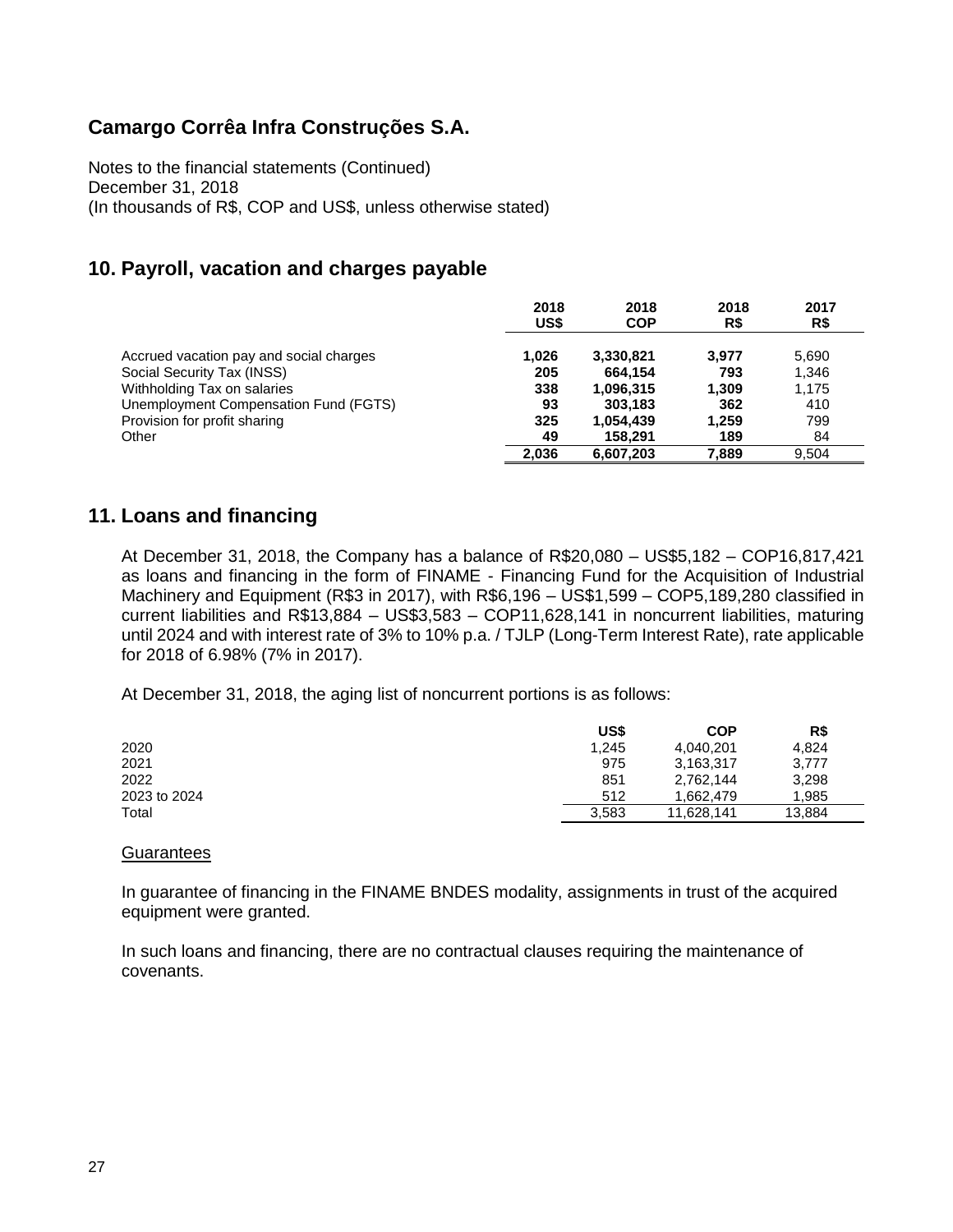Notes to the financial statements (Continued) December 31, 2018 (In thousands of R\$, COP and US\$, unless otherwise stated)

### **12. Current and deferred income and social contribution taxes**

#### a) Reconciliation of income and social contribution taxes

|                                                                                                                                         | 2018<br>US\$ | 2018<br><b>COP</b> | 2018<br>R\$    | 2017<br>R\$ |
|-----------------------------------------------------------------------------------------------------------------------------------------|--------------|--------------------|----------------|-------------|
| Loss before income and social contribution taxes<br>Rates (15% for income tax, plus 10% surtax, and 9% for social                       | (19, 493)    | (63, 256, 282)     | (75, 528)      | (21, 863)   |
| contribution tax)                                                                                                                       | 34%          | 34%                | 34%            | 34%         |
| Income and social contribution taxes at statutory rates<br>Adjustments to determine effective income and social<br>contributions taxes: | 6,628        | 21,507,539         | 25,680         | 7,433       |
| Nondeductible donations                                                                                                                 | (54)         | (175, 042)         | (209)          |             |
| Consortium expenses                                                                                                                     | (7)          | (23, 451)          | (28)           |             |
| Depreciation                                                                                                                            | (15)         | (49, 414)          | (59)           | (1,260)     |
| Bonuses to managing officers                                                                                                            |              |                    |                | (45)        |
| Other nondeductible expenses                                                                                                            | (3)          | (8, 375)           | (10)           |             |
|                                                                                                                                         | 6,549        | 21,251,257         | 25,374         | 6,128       |
| Income from deferred income and social contribution taxes                                                                               | 6,549        | 21,251,257         | 25,374         | 6,128       |
| b)<br>Deferred income and social contribution taxes                                                                                     |              |                    |                |             |
|                                                                                                                                         | 2018<br>US\$ | 2018<br><b>COP</b> | 2018<br>R\$    | 2017<br>R\$ |
| Assets:<br>Income and social contribution tax losses                                                                                    | 6,885        | 22,344,221         | 26,679         | 5,830       |
| Temporary differences:                                                                                                                  |              |                    |                |             |
| Provisions for third-party services                                                                                                     | 456          | 1,480,737          | 1,768          | 27          |
| Provision for profit sharing                                                                                                            | 110          | 358,459            | 428            | 272         |
| Provision for contingencies                                                                                                             | 9            | 27,638             | 33             | 2           |
| Allowance for doubtful accounts (Note 16)                                                                                               | 369          | 1,195,980          | 1,428          |             |
| Impairment adjustments - Law No. 11638/07                                                                                               | 459          | 1,487,437          | 1,776          | 2,107       |
| Noncurrent assets                                                                                                                       | 8,288        | 26,894,472         | 32,112         | 8.238       |
| Liabilities:                                                                                                                            |              |                    |                |             |
| Unrealized profits - government agencies                                                                                                | 75           | 243,719            | 291            | 63          |
| PP&E useful life difference                                                                                                             | 8,102        | 26,291,457         | 31,392         | 18,677      |
| Noncurrent liabilities                                                                                                                  | 8,177        | 26,535,176         | 31,683         | 18,740      |
|                                                                                                                                         |              |                    |                |             |
| Net balance in noncurrent assets                                                                                                        | 111          | 359,296            | 429            |             |
| Net balance in noncurrent liabilities                                                                                                   |              |                    | $\blacksquare$ | 10,502      |

The realization of deferred income and social contribution taxes has an expected term of less than ten years, according to economic or financial realization.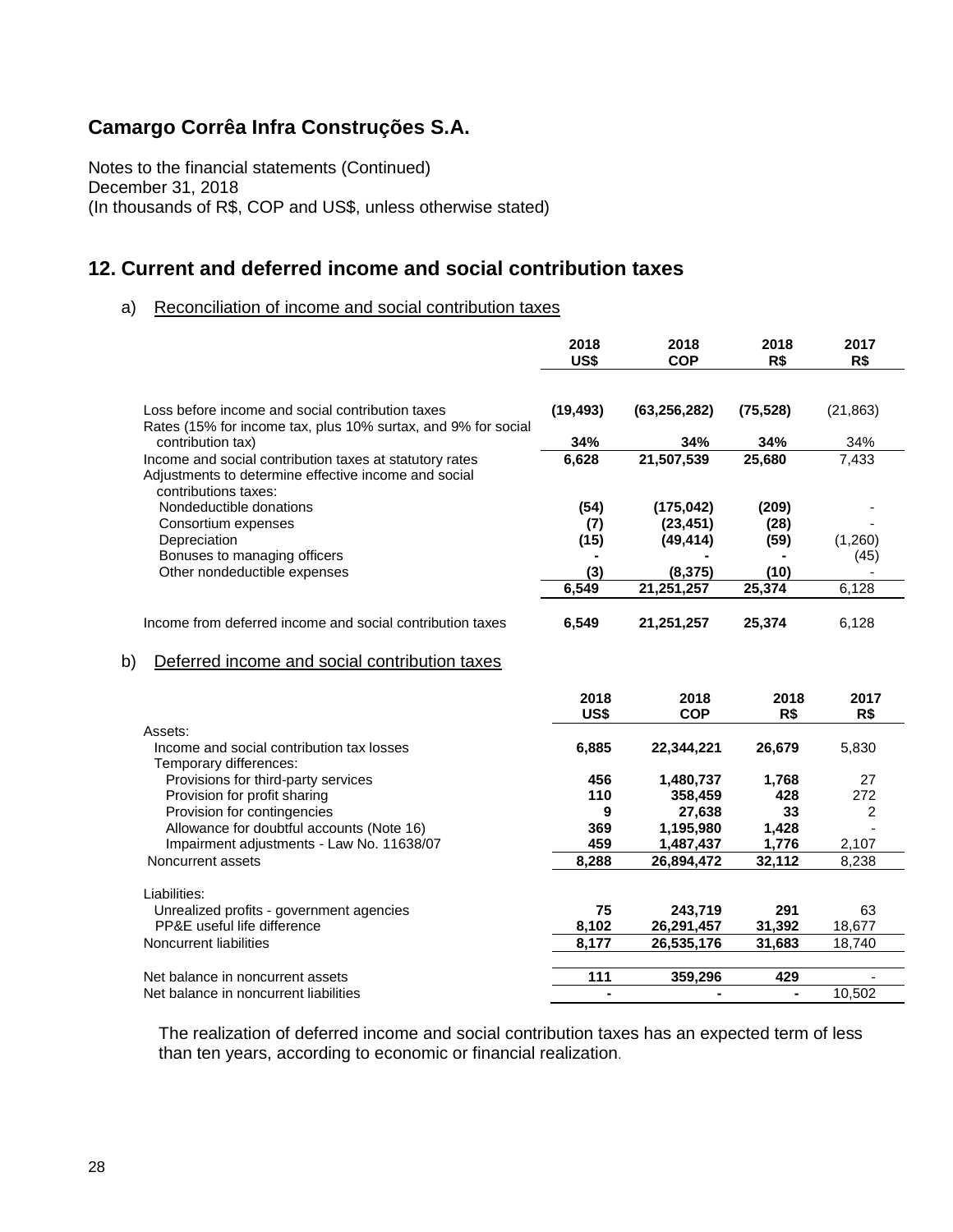Notes to the financial statements (Continued) December 31, 2018 (In thousands of R\$, COP and US\$, unless otherwise stated)

### **13. Provision for tax, labor, civil and other contingencies**

The Company has lawsuits arising from the ordinary course of business, involving labor, civil and tax claims. The lawsuits involve tax delinquency notices, labor claims referring to overtime differences and charges on severance pay and other claims whose required amounts or taxes may not reflect what will be defined in the final sentence. Based on the opinions of its legal advisors, analysis of lawsuits and experience regarding amounts claimed, the Company recorded a provision of R\$97 – US\$25 – COP81,240 (R\$6 at December 31, 2017) considered sufficient to cover probable losses for ongoing lawsuits. At December 31, 2018, the Company has possible losses amounting to R\$974 – US\$251 – COP815,745, without considering the provisions for tax contingencies substantially related to Service Tax (ISS) and labor claims.

### **14. Equity**

#### **Capital**

At December 31, 2018, capital amounts to R\$259,710 – US\$67,025 – COP217,512,563 (R\$224,587 at December 31, 2017), represented by 28,226,525 (24,503,156 at December 31, 2017) registered common shares with no par value.

On March 30, 2018, parent company CCCP paid the amount of R\$35,123 – US\$9,064 – COP29,416,248 through transfer of part of the split-off portion of CCCC's equity by issuing 3,723,369 (three million, seven hundred and twenty-three thousand, three hundred and sixty-nine) registered common shares with no par value.

#### Legal reserve

It represents 5% of net income for the year, complying with the limit established by law. At December 31, 2018, the Company did not establish reserves due to the absorption of retained earnings with loss for the year.

#### Equipment renewal reserve

A portion of 5% is allocated to the equipment renewal reserve, subject to a maximum limit of 30% of capital. At December 31, 2018, the Company did not establish reserves due to the absorption of retained earnings with loss for the year.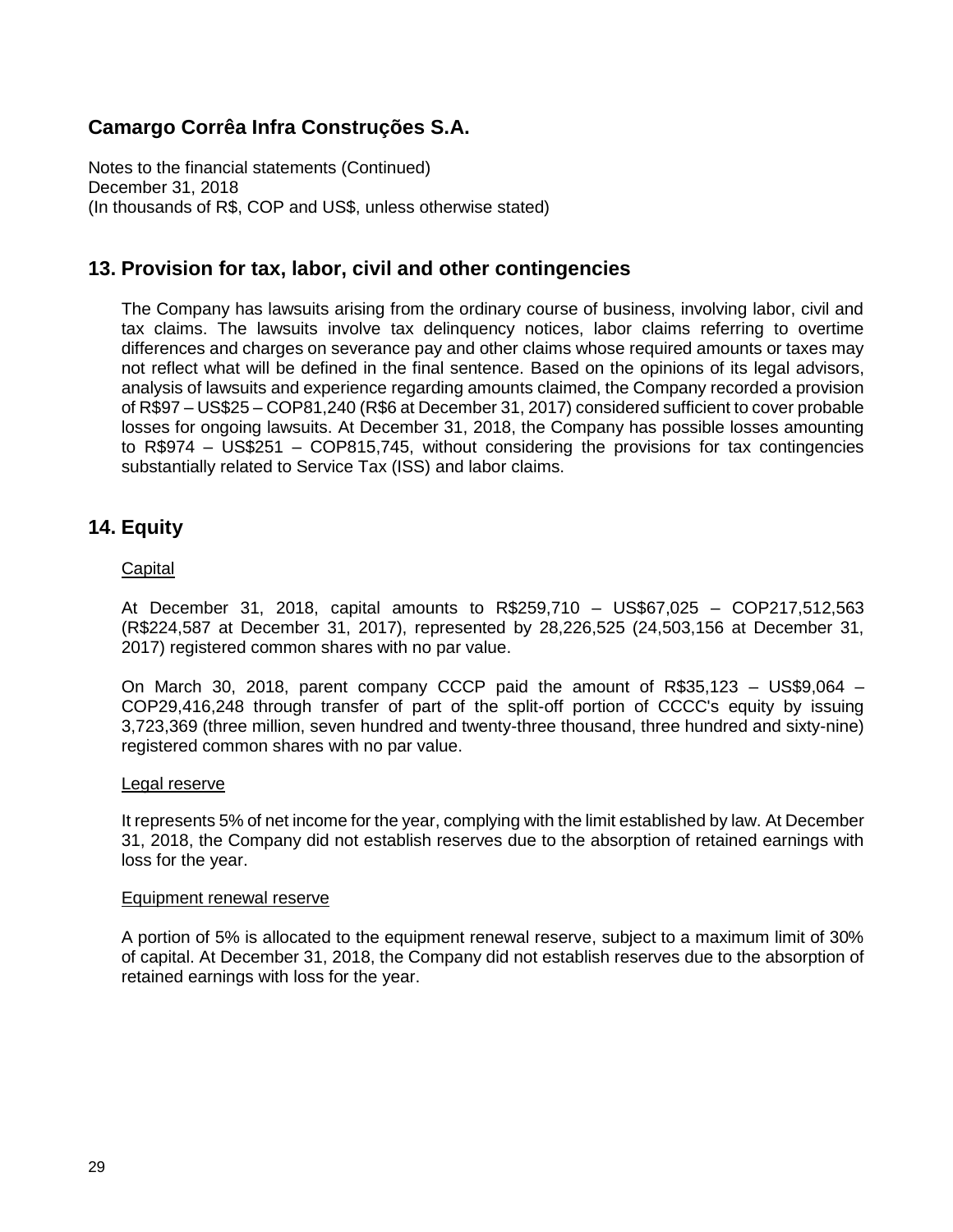Notes to the financial statements (Continued) December 31, 2018 (In thousands of R\$, COP and US\$, unless otherwise stated)

### **14. Equity** (Continued)

#### Retained profit reserve

It is used for the realization of investments and/or payment of accumulated dividends.

#### **Dividends**

Shareholders are entitled to minimum dividends of 25% of adjusted net income for each fiscal year, as defined in the Bylaws and the Brazilian Corporation Law.

On October 4, 2018, the Board approved the payment of dividends amounting to R\$1,000 – US\$258 – COP837,521 to shareholder Camargo Correa Infra Participações S.A. based on the income reserve at December 31, 2017.

#### Future capital contributions

On May 30, 2018, there was a future capital contribution by shareholder Camargo Correa Infra Participações S.A. amounting to R\$4,000 – US\$1,032 – COP3,350,084.

#### Loss per share

The reconciliation of net loss with amounts used to calculate basic loss per share is as follows:

|                                                                  | 2018<br>US\$ | 2018<br>COP  | 2018<br>R\$ | 2017<br>R\$ |
|------------------------------------------------------------------|--------------|--------------|-------------|-------------|
| Numerator<br>Allocation of net loss for the year to shareholders | (12.944)     | (42,005,025) | (50, 154)   | (15, 735)   |
| Denominator<br>Weighted average number of shares                 | 27,326,370   | 27,326,370   | 27,326,370  | 14,494,872  |
| Basic loss per share (in R\$, COP and US\$)                      | (0.47)       | (1,537.16)   | (1.84)      | (1.09)      |

The Company has no convertible debt or stock options granted that could dilute earnings (loss) per share and presents net loss; accordingly, diluted loss is the same as basic loss.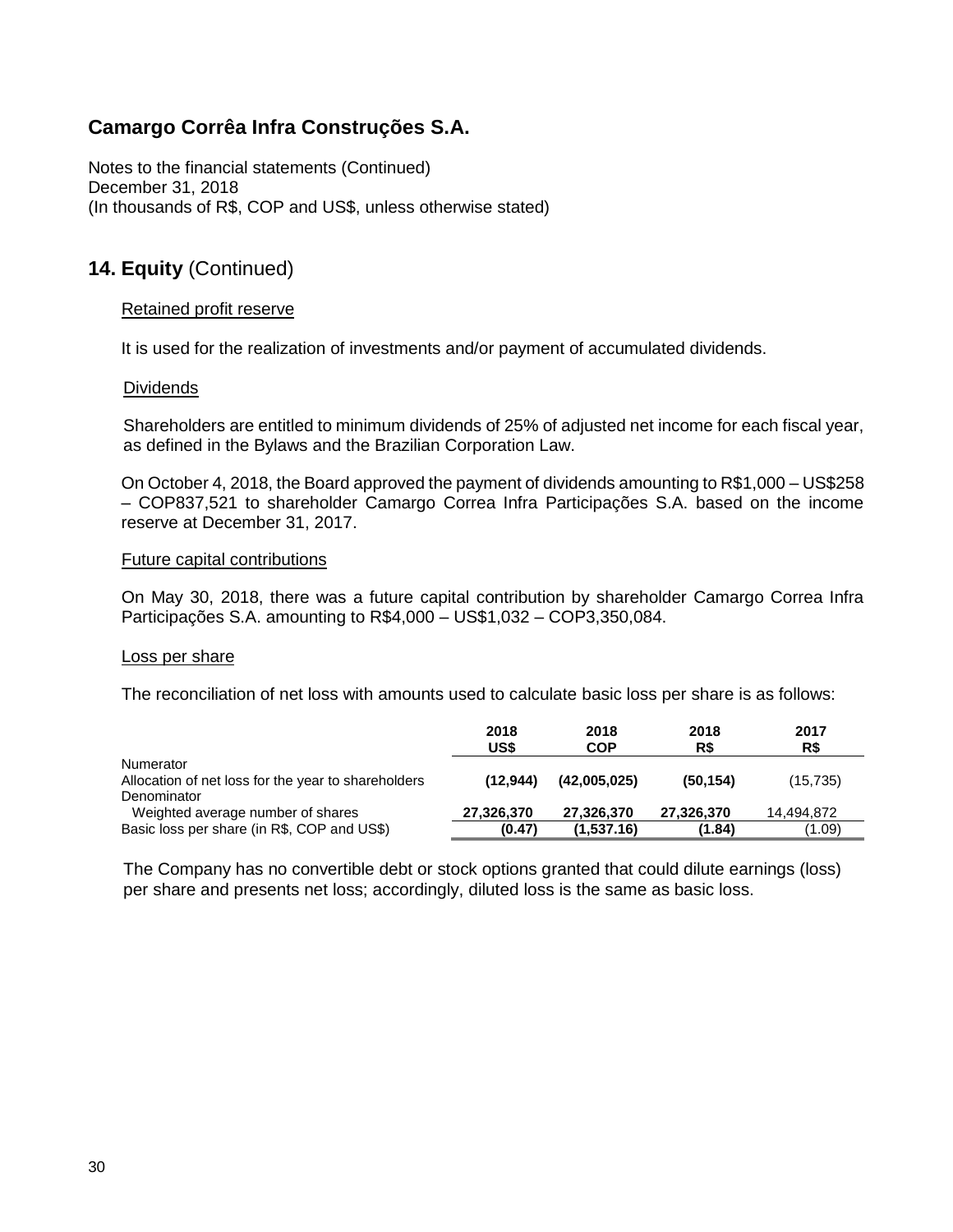Notes to the financial statements (Continued) December 31, 2018 (In thousands of R\$, COP and US\$, unless otherwise stated)

### **15. Revenue**

|                                                                      | 2018<br>US\$ | 2018<br><b>COP</b> | 2018<br>R\$ | 2017<br>R\$ |
|----------------------------------------------------------------------|--------------|--------------------|-------------|-------------|
| Gross service revenue - national                                     | 32.155       | 104,353,434        | 124.598     | 142.359     |
| Revenue deductions                                                   |              |                    |             |             |
| Contribution Taxes on Gross Revenue for Social Integration           |              |                    |             |             |
| Program (PIS) and for Social Security Financing (COFINS) (*) (1,207) |              | (3,917,085)        | (4,677)     | (5, 195)    |
| ISS (*)                                                              | (1,068)      | (3,467,337)        | (4, 140)    | (4,362)     |
| Social Security Contribution (*)                                     | (193)        | (626, 466)         | (748)       |             |
|                                                                      | (2, 468)     | (8,010,888)        | (9, 565)    | (9, 557)    |
| Total                                                                | 29.687       | 96,342,546         | 115.033     | 132,802     |

(\*) The Company recognizes taxes levied on revenues based on prevailing tax rates and on an accrual basis, including PIS/COFINS, ISS and Social Security Contribution.

### **16. Information on the nature of costs and expenses recognized in the statement of profit or loss**

The Company presented its statement of profit or loss classifying expenses based on their function. Information on the nature of expenses recognized in the statement of profit or loss is as follows:

|                                                                               | 2018                             | 2018                                             | 2018                               | 2017                         |
|-------------------------------------------------------------------------------|----------------------------------|--------------------------------------------------|------------------------------------|------------------------------|
|                                                                               | US\$                             | COP                                              | R\$                                | R\$                          |
| Contingencies                                                                 | (15)                             | (49, 414)                                        | (59)                               | (5)                          |
| Depreciation and amortization                                                 | (543)                            | (1,761,307)                                      | (2, 103)                           | (687)                        |
| Rental expenses and condominium fees                                          | (2,222)                          | (7,209,380)                                      | (8,608)                            | (7,980)                      |
| Insurance expenses                                                            | (283)                            | (917,085)                                        | (1,095)                            | (702)                        |
| Travel expenses                                                               | (705)                            | (2, 288, 945)                                    | (2,733)                            | (784)                        |
| Raw materials and materials                                                   | (10, 181)                        | (33,040,201)                                     | (39, 450)                          | (42, 695)                    |
| Other expenses                                                                | (566)                            | (1,835,846)                                      | (2, 192)                           | (1,633)                      |
| Other revenues                                                                | 48                               | 156,616                                          | 187                                | 187                          |
| Allowances for doubtful accounts on other receivables (Note 8)                | (792)                            | (2,568,677)                                      | (3,067)                            |                              |
| Allowances for doubtful accounts on accounts receivable (Note 5)              | (292)                            | (947, 237)                                       | (1, 131)                           |                              |
| Reversal (set up) of provision for impairment (Note 9)                        | 251                              | 815,745                                          | 974                                | (6, 198)                     |
| Salaries and employee benefits                                                | (18, 379)                        | (59,647,403)                                     | (71, 219)                          | (52, 925)                    |
| Third-party services                                                          | (15, 406)                        | (49,998,324)                                     | (59, 698)                          | (44,563)                     |
| Sale of property, plant and equipment                                         | 773)                             | (2,508,375)                                      | (2,995)                            | (111)                        |
| Total                                                                         | (49, 858)                        | (161, 799, 833)                                  | (193,189)                          | (158,096)                    |
| Cost of services                                                              | (36, 260)                        | (117, 671, 692)                                  | (140, 500)                         | (141, 548)                   |
| General and administrative expenses<br>Other operating income (expenses), net | (11, 571)<br>(2,027)<br>(49,858) | (37, 551, 089)<br>(6, 577, 052)<br>(161,799,833) | (44, 836)<br>(7, 853)<br>(193,189) | (16, 621)<br>73<br>(158,096) |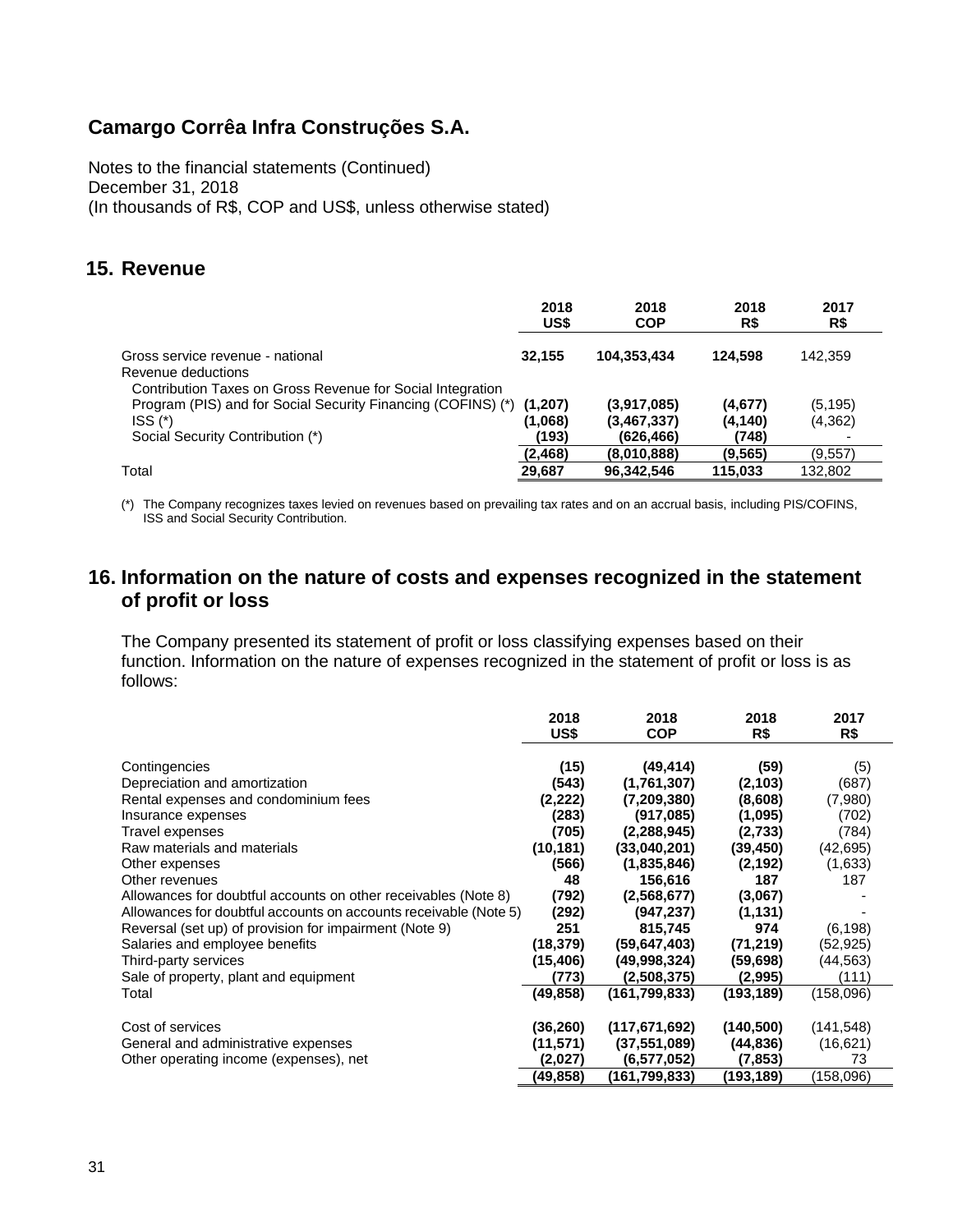Notes to the financial statements (Continued) December 31, 2018 (In thousands of R\$, COP and US\$, unless otherwise stated)

### **17. Finance income (costs)**

|                                        | 2018<br>US\$ | 2018<br><b>COP</b> | 2018<br>R\$ | 2017<br>R\$ |
|----------------------------------------|--------------|--------------------|-------------|-------------|
| Finance income                         |              |                    |             |             |
| Financial income                       | 231          | 751,256            | 897         | 1,249       |
| Interest on intercompany loan (Note 6) | 677          | 2,195,981          | 2,622       | 2,796       |
| Other                                  | 13           | 42,713             | 51          | 69          |
|                                        | 921          | 2,989,950          | 3,570       | 4,114       |
| Finance costs                          |              |                    |             |             |
| Interest on loans                      | (212)        | (685,092)          | (818)       | (1)         |
| Interest on intercompany loan (Note 6) | (95)         | (309, 883)         | (370)       |             |
| Bank expenses                          | (15)         | (51,089)           | (61)        | (41)        |
| Fine on obligations                    | (4)          | (12, 563)          | (15)        | (82)        |
| Tax on Financial Transactions (IOF)    | (56)         | (180, 905)         | (216)       | (368)       |
| Other finance costs                    |              | (837)              |             | (191)       |
|                                        | (382)        | (1, 240, 369)      | (1,481)     | (683)       |
| Exchange gains (losses), net           | 139          | 451,424            | 539         |             |
| Finance income (costs), net            | 678          | 2.201.005          | 2,628       | 3,431       |

### **18. Insurance**

At December 31, 2018, the Company had insurance covering several risks, such as: engineering risks, construction, installation and assembly, civil liability and property damage, among others.

|                  | 2018<br>US\$ | 2018<br><b>COP</b> | 2018<br>R\$ | 2017<br>R\$ |
|------------------|--------------|--------------------|-------------|-------------|
| Property damage  | 3.385        | 10.986.600         | 13.118      | 6.422       |
| Engineering risk | 127.909      | 415.093.802        | 495.622     | 652.247     |
| Civil liability  | 29,591       | 96,030,151         | 114.660     | 69.400      |

The work scope of our auditor does not include expressing an opinion on the sufficiency of the insurance coverage, which was determined by Company management and considered sufficient to cover any losses.

### **19. Employee benefits**

The Company has a private pension plan as defined contribution and, for the year ended December 31, 2018, the contribution was R\$496 – US\$128 – COP415,410 (R\$130 at December 31, 2017), recorded in "Payroll, provisions and social contributions".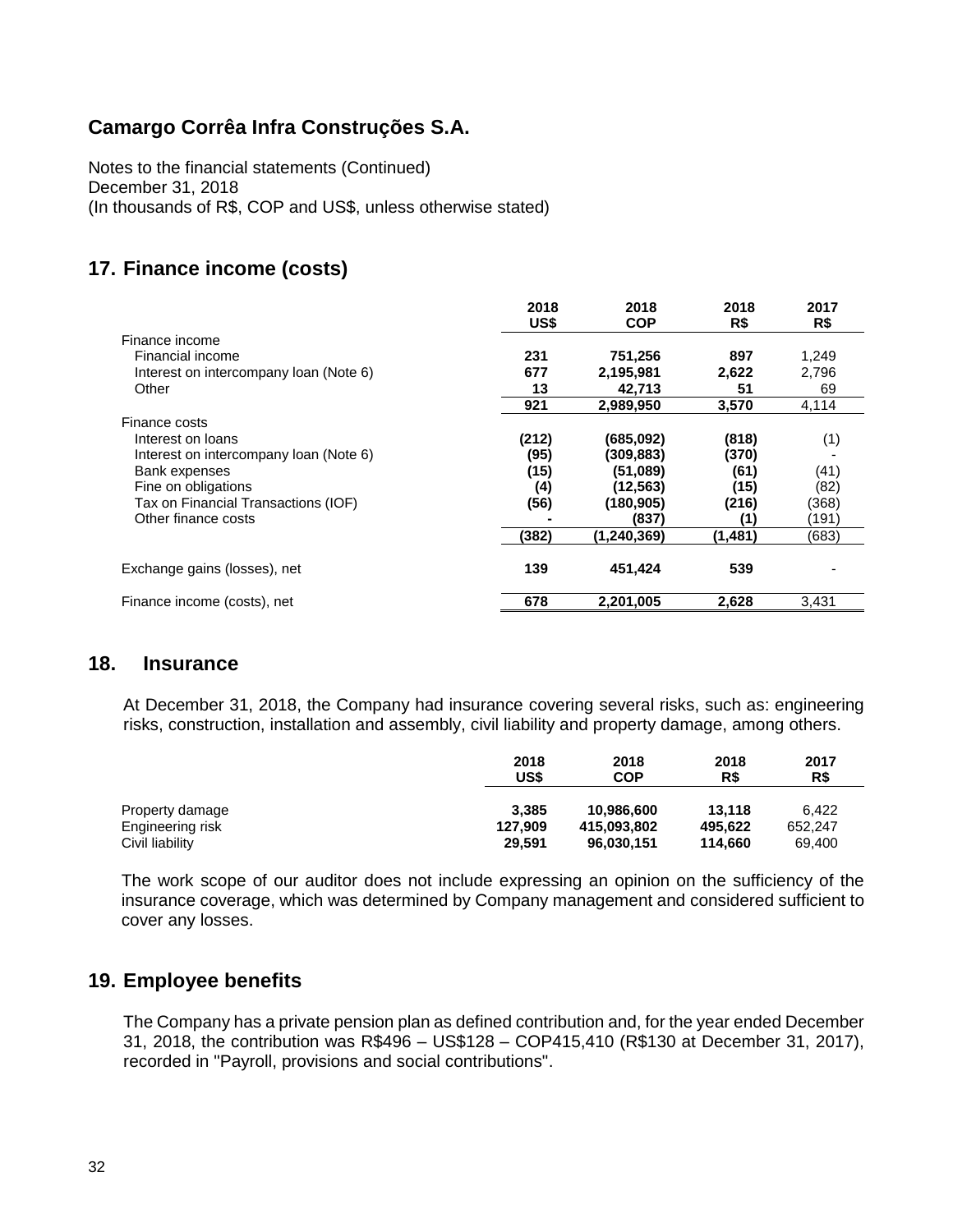Notes to the financial statements (Continued) December 31, 2018 (In thousands of R\$, COP and US\$, unless otherwise stated)

### **20. Financial instruments**

#### **20.1. Policy for taking out derivative financial instruments**

Due to the financial obligations assumed by the Company, following guidelines established by the Board of Directors, derivative financial instruments may be taken out to minimize exchange and interest rate risks assumed from the operations, complying with exposure levels associated with those risks. As mentioned in Note 3.7, at December 31, 2018, the Company did not have derivative financial instruments.

#### **20.2. Financial instruments by category**

Significant financial instruments and their amounts stated in the financial statements, by category, are as follows: The book values of these financial instruments are shown below:

|                                                                            | hierarchy      | Fair value Financial instruments by<br>category | 2018<br><b>USD</b> | 2018<br><b>COP</b> | 2018<br>R\$ | 2017<br>R\$ |
|----------------------------------------------------------------------------|----------------|-------------------------------------------------|--------------------|--------------------|-------------|-------------|
| Financial assets                                                           |                |                                                 |                    |                    |             |             |
| Cash equivalents (Note 4)                                                  | 2              | Fair value in profit or loss                    | 1,937              | 6,286,432          | 7,506       | 5,586       |
| Marketable securities (Note 4)                                             | 2              | Fair value in profit or loss                    |                    |                    | ۰           | 40,899      |
| Accounts receivable - billed (Note 5)<br>Transactions with related parties | 2              | Amortized cost                                  | 2.041              | 6,623,116          | 7.908       | 11,984      |
| (Note 6)                                                                   | 2              | Amortized cost                                  | 17,752             | 57,609,715         | 68.786      | 96,634      |
| <b>Financial liabilities</b>                                               |                |                                                 |                    |                    |             |             |
| Trade accounts payable<br>Loans and financing                              | 2              | Amortized cost                                  | 4,295              | 13,939,698         | 16.644      | 11.700      |
| (Note 11)<br>Transactions with related parties                             | 2              | Amortized cost                                  | 5,182              | 16,817,421         | 20.080      | 3           |
| (Note 6)                                                                   | $\overline{2}$ | Amortized cost                                  | 9,835              | 31,917,085         | 38,109      | 450         |

For the determination of fair values of financial instruments and investments measured at fair value through profit or loss, at the end of each year, the Company calculates these amounts based on information available in the futures market, in addition to consulting financial institutions with which the transactions were conducted. There are no significant differences between book values and fair values of the financial instruments.

#### Fair value hierarchy

The Company uses the following hierarchy to determine and disclose the fair value of financial instruments through the measurement technique: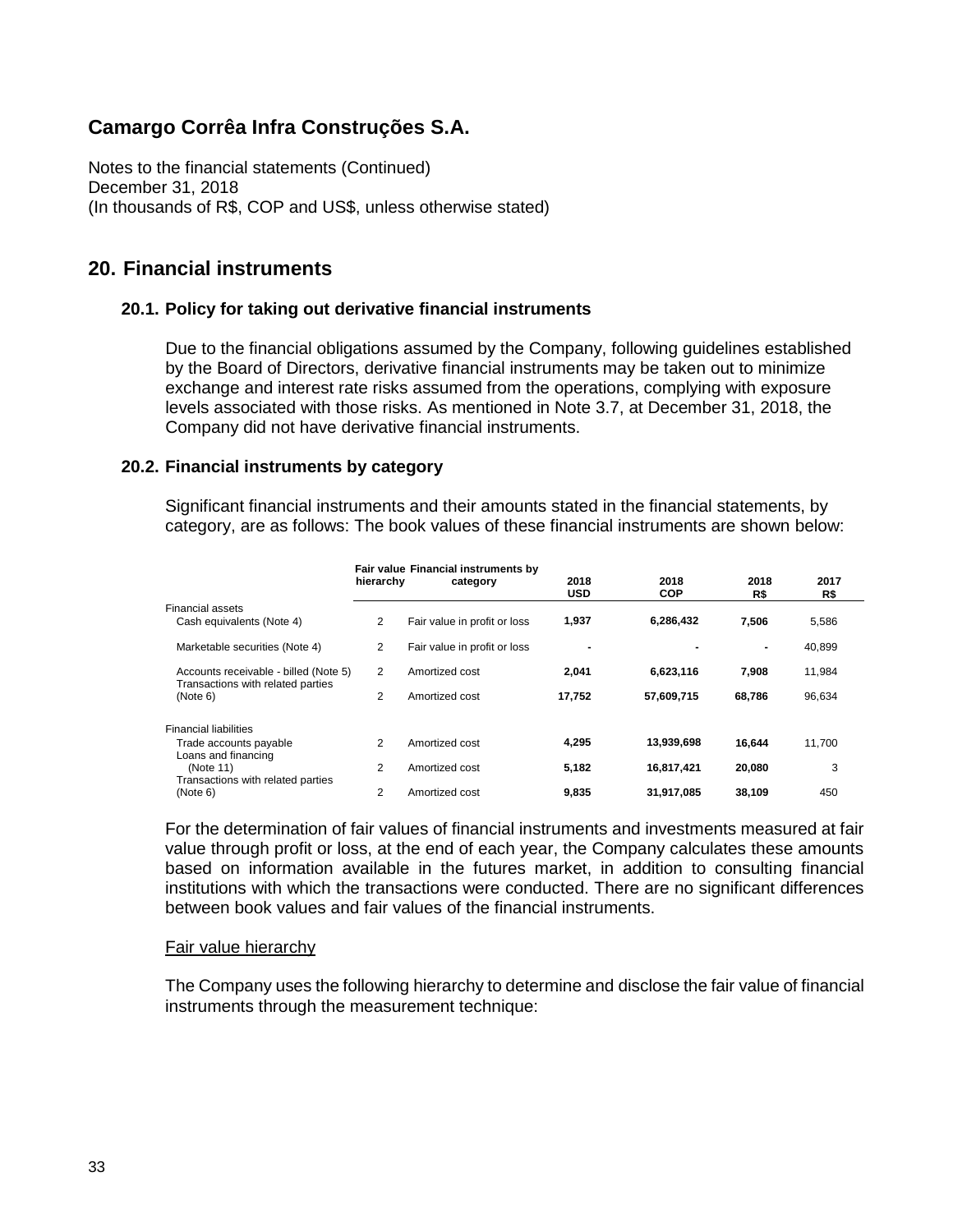Notes to the financial statements (Continued) December 31, 2018 (In thousands of R\$, COP and US\$, unless otherwise stated)

### **20. Financial instruments** (Continued)

#### **20.2. Financial instruments by category** (Continued)

#### Fair value hierarchy (Continued)

*Level 1:* prices quoted (without adjustments) in active markets for identical assets or liabilities;

*Level 2:* other techniques for which all inputs that have a significant effect on the fair value recorded are observable, whether directly or indirectly;

*Level 3:* techniques using inputs that have a significant effect on the fair value recorded that are not based on observable market data.

For the year ended December 31, 2018, there were no transfers between Level 1 and Level 2 fair value measurements or transfers between Level 3 and Level 2 fair value measurements. The Company uses Level 2 of the fair value hierarchy, as defined by CPC 39.

#### **20.3. Exposure to currency risks**

The significant balance denominated in foreign currency represented by the US dollar is as follows:

|                                                   | 2018<br>US\$ | 2018<br><b>COP</b> | 2018<br>R\$ | 2017<br>R\$ |
|---------------------------------------------------|--------------|--------------------|-------------|-------------|
| Liabilities<br>Transactions with related parties  |              |                    |             |             |
| Camargo Corrêa Infra Projetos S.A. Colombian unit | 4.534        | 14.714.405         | 17.569      |             |
| <b>Total liabilities exposed</b>                  | 4.534        | 14.714.405         | 17.569      |             |

#### **20.4. Exposure to interest rate risks**

The Company is exposed to floating interest rates and inflation indexes mainly related to CDI and SELIC fluctuations. Interest rates on short-term investments are mostly related to CDI fluctuation. These positions are shown below:

|                                            | 2018<br>US\$ | 2018<br><b>COP</b> | 2018<br>R\$    | 2017<br>R\$ |
|--------------------------------------------|--------------|--------------------|----------------|-------------|
| Assets                                     |              |                    |                |             |
| Cash equivalents and marketable securities |              |                    |                |             |
| <b>CDI</b>                                 | 1,185        | 3,846,734          | 4,593          | 42,102      |
| <b>SELIC</b>                               |              | -                  | $\blacksquare$ | 4,236       |
| Liabilities                                |              |                    |                |             |
| Loans and financing                        |              |                    |                |             |
| <b>TJLP</b>                                | 53           | 171,692            | 205            |             |